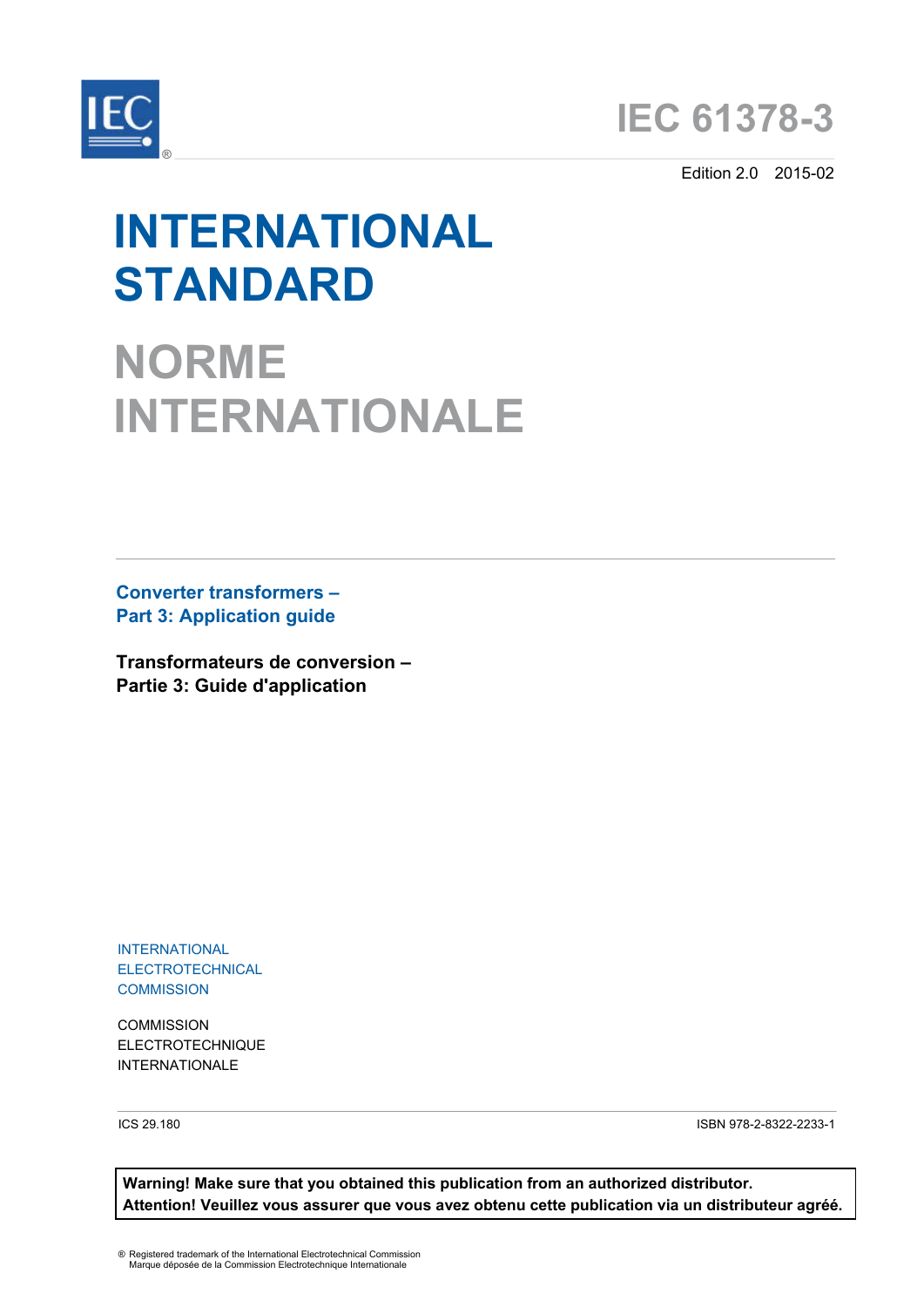| <b>CONTENTS</b> |  |
|-----------------|--|
|-----------------|--|

|   | 0.1   |                                                                              |  |
|---|-------|------------------------------------------------------------------------------|--|
|   | 0.2   |                                                                              |  |
|   | 0.3   |                                                                              |  |
|   | 0.4   |                                                                              |  |
|   | 0.5   |                                                                              |  |
|   | 0.6   |                                                                              |  |
|   | 0.7   |                                                                              |  |
|   | 0.8   |                                                                              |  |
|   | 0.9   |                                                                              |  |
|   | 0.10  |                                                                              |  |
|   | 0.11  |                                                                              |  |
|   | 0.12  |                                                                              |  |
|   | 0.13  |                                                                              |  |
| 1 |       |                                                                              |  |
| 2 |       |                                                                              |  |
| 3 |       |                                                                              |  |
| 4 |       |                                                                              |  |
|   |       |                                                                              |  |
| 5 |       |                                                                              |  |
| 6 |       |                                                                              |  |
|   | 6.1   |                                                                              |  |
|   | 6.2   |                                                                              |  |
|   | 6.2.1 |                                                                              |  |
|   | 6.2.2 |                                                                              |  |
|   | 6.2.3 |                                                                              |  |
|   | 6.3   |                                                                              |  |
|   | 6.3.1 |                                                                              |  |
|   | 6.3.2 |                                                                              |  |
|   | 6.3.3 |                                                                              |  |
| 7 |       |                                                                              |  |
|   | 7.1   |                                                                              |  |
|   | 7.2   |                                                                              |  |
| 8 |       |                                                                              |  |
|   | 8.1   |                                                                              |  |
|   | 8.1.1 |                                                                              |  |
|   | 8.1.2 |                                                                              |  |
|   | 8.2   |                                                                              |  |
|   | 8.2.1 |                                                                              |  |
|   | 8.2.2 | Dielectric safety margins in long term d.c. and polarity reversal testing 30 |  |
|   | 8.2.3 |                                                                              |  |
| 9 |       |                                                                              |  |
|   | 9.1   |                                                                              |  |
|   | 9.1.1 |                                                                              |  |
|   | 9.1.2 |                                                                              |  |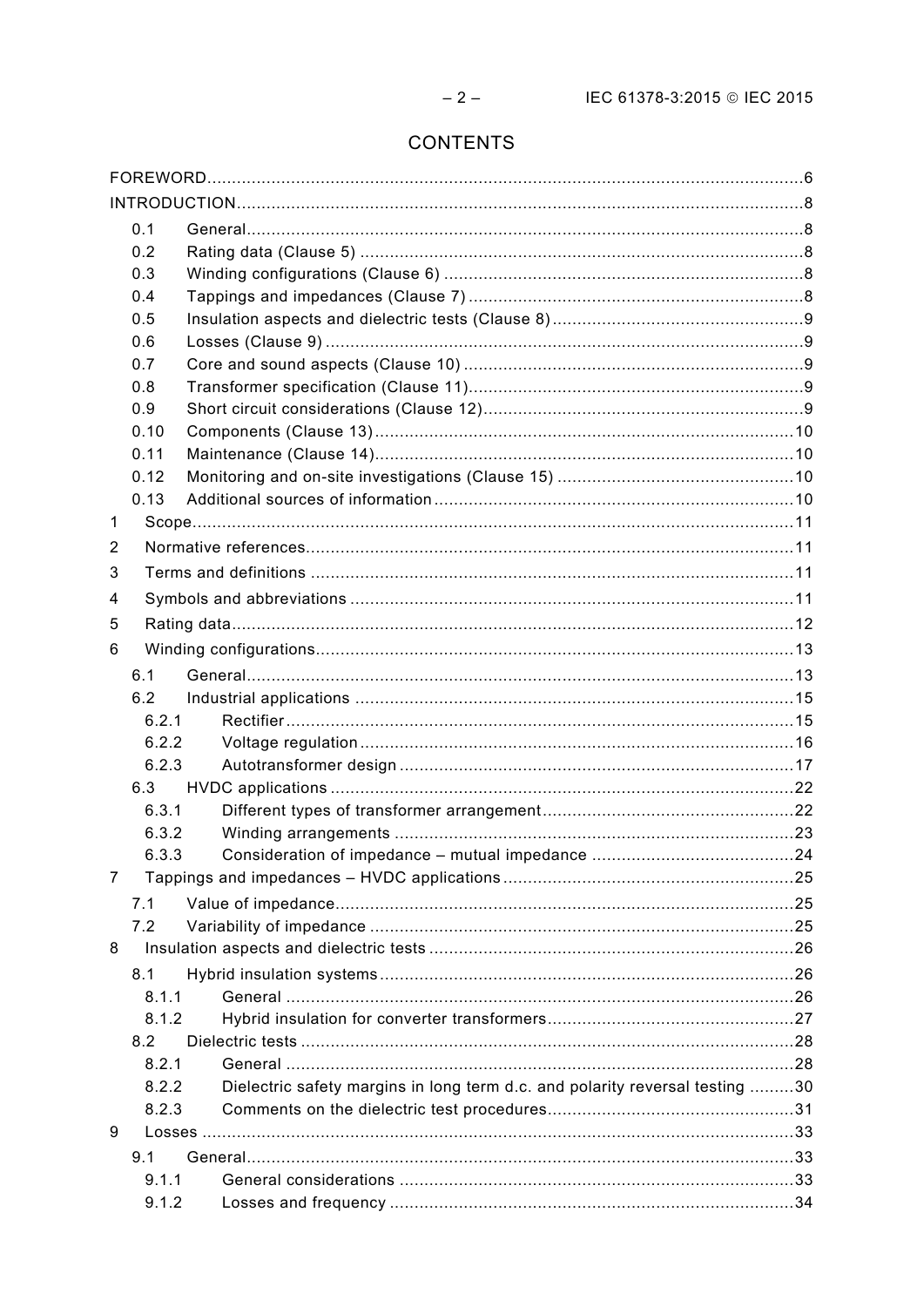|      | 9.1.3   | Current sharing, losses and hot spot in high current windings 35         |  |
|------|---------|--------------------------------------------------------------------------|--|
|      | 9.1.4   |                                                                          |  |
|      | 9.1.5   | Transformers with three or more windings wound on the same core limb36   |  |
|      | 9.1.6   |                                                                          |  |
|      | 9.1.7   | Transformers with more than one active part in the same tank 43          |  |
|      | 9.1.8   |                                                                          |  |
| 9.2  |         |                                                                          |  |
|      | 9.2.1   |                                                                          |  |
|      | 9.2.2   | Calculation of test currents and losses for industrial transformers 44   |  |
|      | 9.2.3   | Calculation of losses and test currents for HVDC transformers44          |  |
|      | 9.2.4   | Considerations on the hot spot and limits of the thermal tests 45        |  |
|      | 9.2.5   | Considerations on temperature rise test of industrial transformers45     |  |
|      | 9.2.6   |                                                                          |  |
| 10   |         |                                                                          |  |
| 10.1 |         |                                                                          |  |
|      | 10.1.1  |                                                                          |  |
|      | 10.1.2  |                                                                          |  |
|      | 10.1.3  |                                                                          |  |
|      | 10.1.4  |                                                                          |  |
|      |         |                                                                          |  |
|      | 10.2.1  |                                                                          |  |
|      | 10.2.2  |                                                                          |  |
| 11   |         |                                                                          |  |
| 11.1 |         |                                                                          |  |
| 11.2 |         |                                                                          |  |
|      | 11.2.1  |                                                                          |  |
|      | 11.2.2  |                                                                          |  |
|      | 11.2.3  |                                                                          |  |
| 11.3 |         |                                                                          |  |
| 11.4 |         | Notes and comments on specification items to be provided individually by |  |
| 11.5 |         | Information to be provided by the purchaser or by the system designer 52 |  |
|      | 11.5.1  |                                                                          |  |
|      | 11.5.2  |                                                                          |  |
|      | 11.5.3  |                                                                          |  |
|      | 11.5.4  |                                                                          |  |
|      | 11.5.5  |                                                                          |  |
|      | 11.5.6  |                                                                          |  |
|      | 11.5.7  |                                                                          |  |
|      | 11.5.8  |                                                                          |  |
|      | 11.5.9  |                                                                          |  |
|      | 11.5.10 | Availability and measures to minimize service downtime60                 |  |
| 11.6 |         |                                                                          |  |
|      | 11.6.1  |                                                                          |  |
|      | 11.6.2  |                                                                          |  |
|      | 11.6.3  |                                                                          |  |
|      | 11.6.4  |                                                                          |  |
| 11.7 |         |                                                                          |  |
| 11.8 |         |                                                                          |  |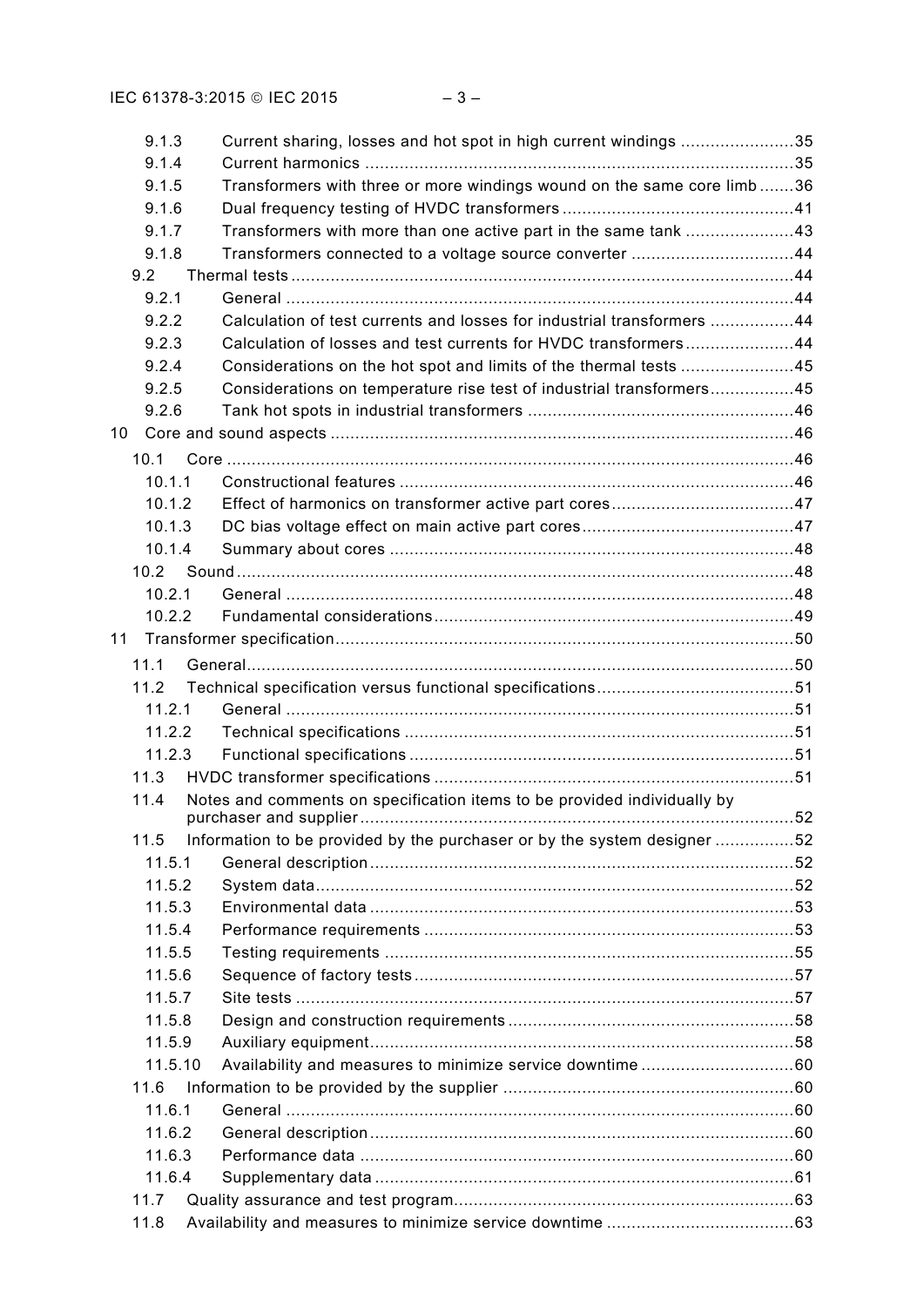| 12     |  |  |
|--------|--|--|
| 13     |  |  |
| 13.1   |  |  |
| 13.1.1 |  |  |
| 13.1.2 |  |  |
| 13.1.3 |  |  |
| 13.2   |  |  |
| 13.2.1 |  |  |
| 13.2.2 |  |  |
| 13.2.3 |  |  |
| 13.2.4 |  |  |
| 13.2.5 |  |  |
| 14     |  |  |
| 14.1   |  |  |
| 14.2   |  |  |
| 14.2.1 |  |  |
| 14.2.2 |  |  |
| 14.3   |  |  |
| 14.3.1 |  |  |
| 14.3.2 |  |  |
| 14.3.3 |  |  |
| 14.3.4 |  |  |
| 14.3.5 |  |  |
| 14.4   |  |  |
| 14.5   |  |  |
| 15     |  |  |
| 15.1   |  |  |
| 15.2   |  |  |
| 15.3   |  |  |
| 15.3.1 |  |  |
| 15.3.2 |  |  |
| 15.3.3 |  |  |
| 15.3.4 |  |  |
| 15.3.5 |  |  |
| 15.3.6 |  |  |
| 15.4   |  |  |
|        |  |  |
| 16.1   |  |  |
| 16.2   |  |  |
| 16.3   |  |  |
| 16.3.1 |  |  |
| 16.3.2 |  |  |
| 16.3.3 |  |  |
| 16.3.4 |  |  |
|        |  |  |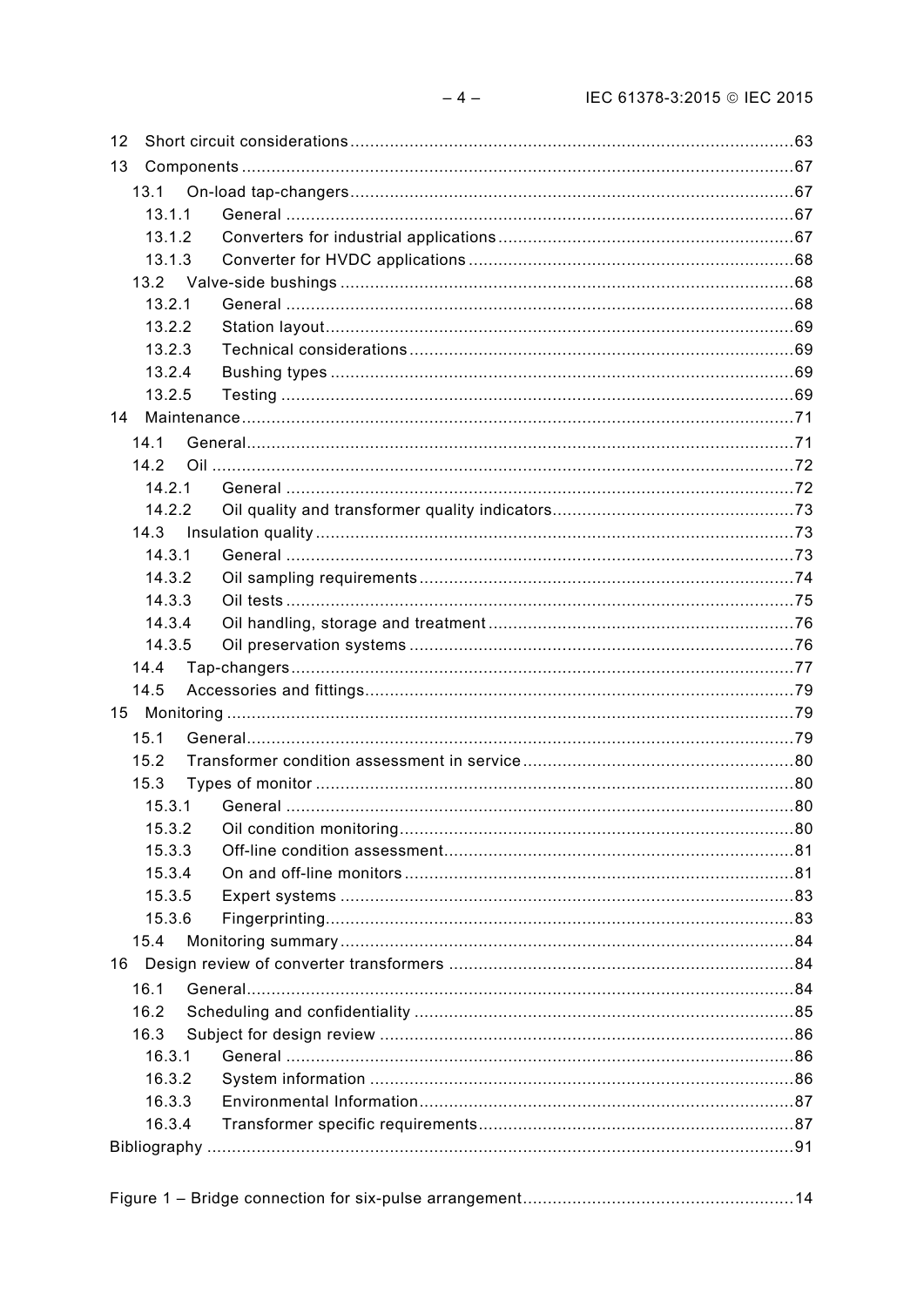| Figure 3 - Transformer connections star-delta and star-star or alternatively, delta-delta<br>and delta-star to give a 30 electrical degree separation between the valve-side |     |
|------------------------------------------------------------------------------------------------------------------------------------------------------------------------------|-----|
| Figure 4 - 15° phase shifting is preferably realized by extended delta or zigzag                                                                                             |     |
|                                                                                                                                                                              |     |
|                                                                                                                                                                              |     |
|                                                                                                                                                                              |     |
| Figure 7 - Autotransformer concept for open phases with coarse and fine regulation                                                                                           |     |
| Figure 8 - Conventional autotransformer concept for closed phases with coarse and                                                                                            |     |
| Figure 9 - Conventional autotransformer concept for closed phases with multi coarse                                                                                          | 19  |
| Figure 10 - Booster autotransformer concept for closed phases with coarse and fine                                                                                           | 20  |
| Figure 11 - Autotransformer concept for open phases with coarse and fine regulation                                                                                          | .21 |
| Figure 12 - Transformer concept for closed phases with coarse and fine regulation                                                                                            | 22  |
| Figure 13 - Two basic arrangements of the individual windings of a two-winding                                                                                               |     |
|                                                                                                                                                                              |     |
|                                                                                                                                                                              |     |
| Figure 16 – Components of a typical industrial converter transformer insulating system27                                                                                     |     |
|                                                                                                                                                                              |     |
| Figure 18 - Voltage distribution before and immediately after polarity reversal 30                                                                                           |     |
|                                                                                                                                                                              |     |
| Figure 20 - Leakage fields for a three-winding transformer with closely coupled valve                                                                                        | .38 |
| Figure 21 - Leakage fields for a three-winding transformer with decoupled valve                                                                                              |     |
| Figure 22 - Leakage fields for a three winding transformer with loosely coupled double                                                                                       |     |
| Figure 23 - Leakage fields for a three winding transformer with loosely coupled                                                                                              |     |
|                                                                                                                                                                              |     |
|                                                                                                                                                                              |     |
| Figure 26 – Examples of a.c., d.c. and combined electric field dispositions adjacent to                                                                                      |     |
|                                                                                                                                                                              |     |
| Table 2 - Data for calculation of load losses with harmonic currents 43                                                                                                      |     |
|                                                                                                                                                                              |     |
|                                                                                                                                                                              |     |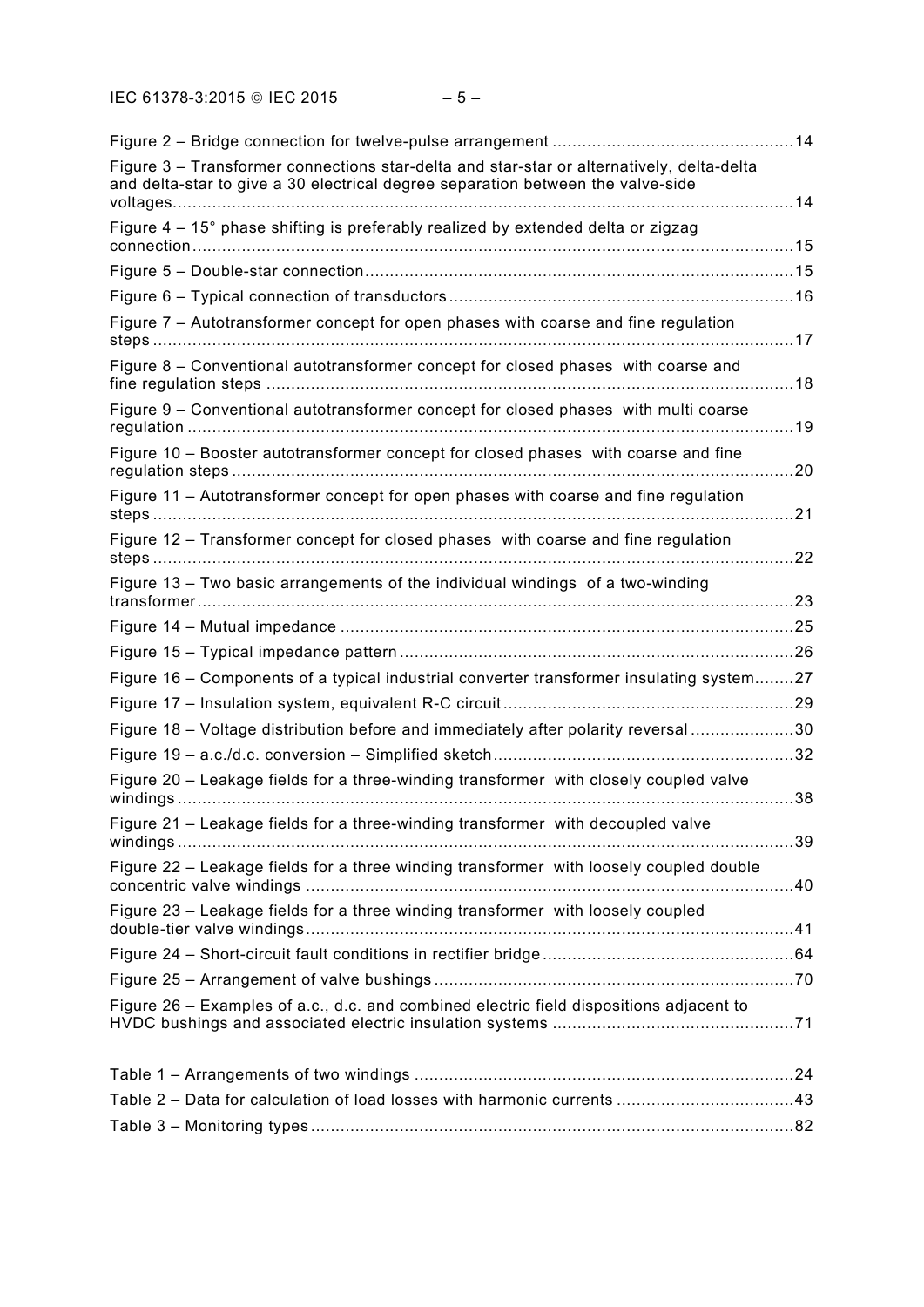# INTERNATIONAL ELECTROTECHNICAL COMMISSION

 $\overline{\phantom{a}}$ 

# **CONVERTER TRANSFORMERS –**

# **Part 3: Application guide**

## FOREWORD

- <span id="page-5-0"></span>1) The International Electrotechnical Commission (IEC) is a worldwide organization for standardization comprising all national electrotechnical committees (IEC National Committees). The object of IEC is to promote international co-operation on all questions concerning standardization in the electrical and electronic fields. To this end and in addition to other activities, IEC publishes International Standards, Technical Specifications, Technical Reports, Publicly Available Specifications (PAS) and Guides (hereafter referred to as "IEC Publication(s)"). Their preparation is entrusted to technical committees; any IEC National Committee interested in the subject dealt with may participate in this preparatory work. International, governmental and nongovernmental organizations liaising with the IEC also participate in this preparation. IEC collaborates closely with the International Organization for Standardization (ISO) in accordance with conditions determined by agreement between the two organizations.
- 2) The formal decisions or agreements of IEC on technical matters express, as nearly as possible, an international consensus of opinion on the relevant subjects since each technical committee has representation from all interested IEC National Committees.
- 3) IEC Publications have the form of recommendations for international use and are accepted by IEC National Committees in that sense. While all reasonable efforts are made to ensure that the technical content of IEC Publications is accurate, IEC cannot be held responsible for the way in which they are used or for any misinterpretation by any end user.
- 4) In order to promote international uniformity, IEC National Committees undertake to apply IEC Publications transparently to the maximum extent possible in their national and regional publications. Any divergence between any IEC Publication and the corresponding national or regional publication shall be clearly indicated in the latter.
- 5) IEC itself does not provide any attestation of conformity. Independent certification bodies provide conformity assessment services and, in some areas, access to IEC marks of conformity. IEC is not responsible for any services carried out by independent certification bodies.
- 6) All users should ensure that they have the latest edition of this publication.
- 7) No liability shall attach to IEC or its directors, employees, servants or agents including individual experts and members of its technical committees and IEC National Committees for any personal injury, property damage or other damage of any nature whatsoever, whether direct or indirect, or for costs (including legal fees) and expenses arising out of the publication, use of, or reliance upon, this IEC Publication or any other IEC Publications.
- 8) Attention is drawn to the Normative references cited in this publication. Use of the referenced publications is indispensable for the correct application of this publication.
- 9) Attention is drawn to the possibility that some of the elements of this IEC Publication may be the subject of patent rights. IEC shall not be held responsible for identifying any or all such patent rights.

International Standard IEC 61378-3 has been prepared by IEC technical committee 14: Power transformers.

This second edition cancels and replaces the first edition published in 2006 and constitutes a technical revision.

This edition includes the following significant technical changes with respect to the previous edition:

- a) revision of clause on losses to reflect the changes introduced by the second edition of IEC 61378-1;
- b) addition of a new clause about design review of converter transformer for both industrial and HVDC applications;
- c) addition of content for transformer connected to voltage source converters;
- d) reference to the work of CIGRE JWG A2/B4.28 on HVDC transformers.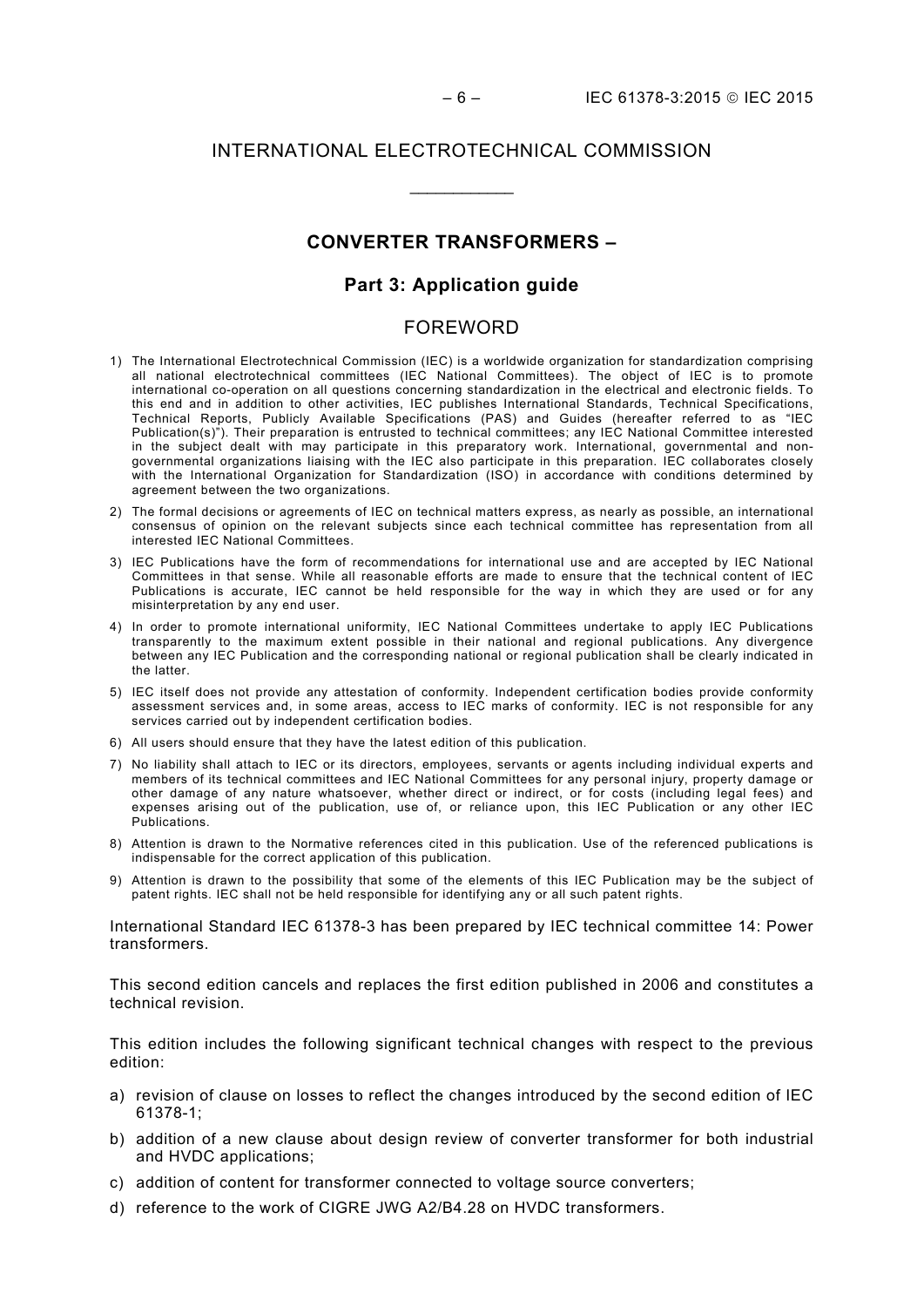The text of this standard is based on the following documents:

| <b>FDIS</b> | Report on voting |
|-------------|------------------|
| 14/803/FDIS | 14/808/RVD       |

Full information on the voting for the approval of this standard can be found in the report on voting indicated in the above table.

This publication has been drafted in accordance with the ISO/IEC Directives, Part 2.

A list of all parts in the IEC 61378 series, published under the general title *Converter transformers*, can be found on the IEC website.

The committee has decided that the contents of this publication will remain unchanged until the stability date indicated on the IEC web site under "http://webstore.iec.ch" in the data related to the specific publication. At this date, the publication will be

- reconfirmed,
- withdrawn,
- replaced by a revised edition, or
- amended.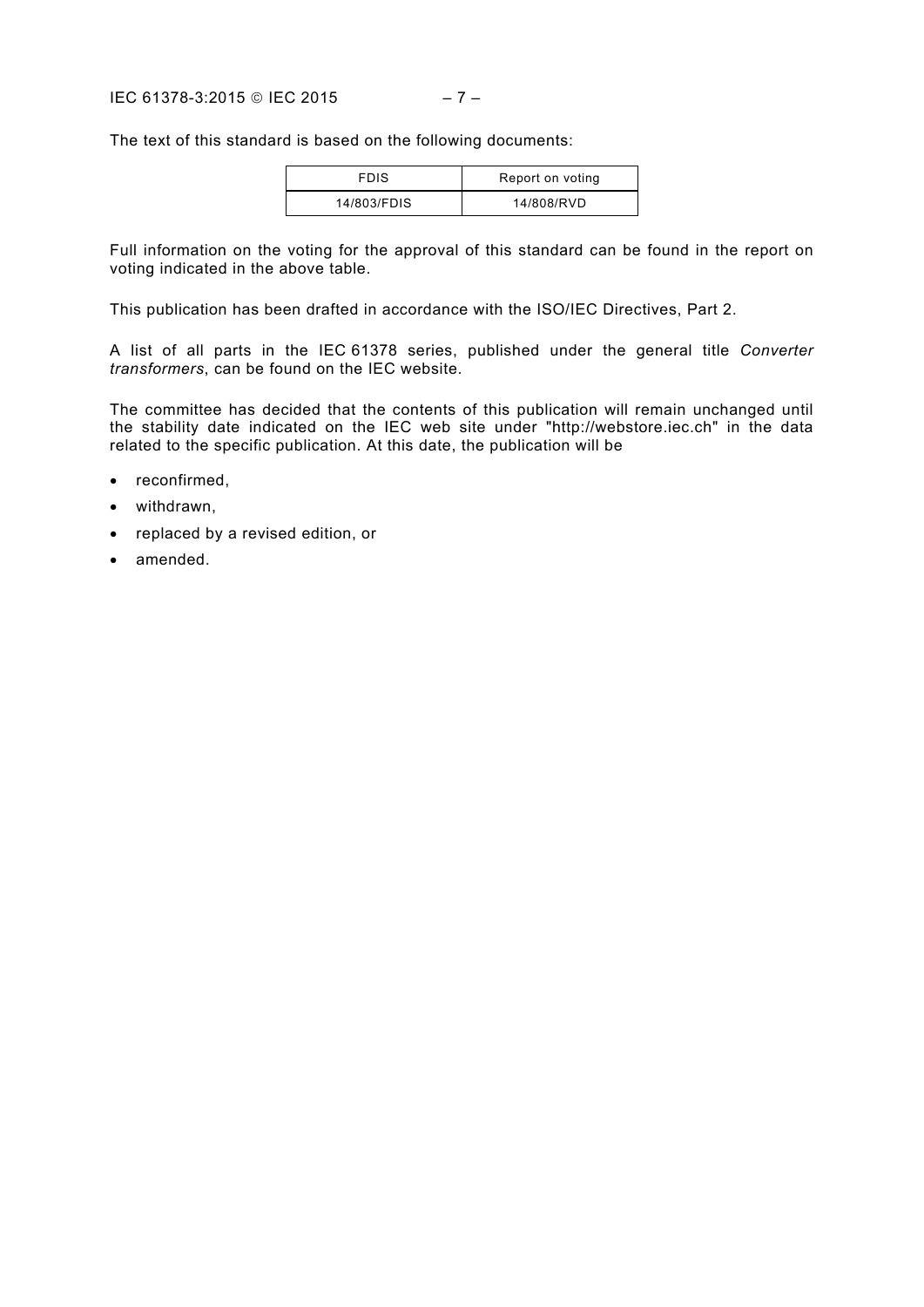# INTRODUCTION

## <span id="page-7-1"></span><span id="page-7-0"></span>**0.1 General**

IEC 61378 series is written in three parts:

- Part 1 applies to transformers associated with general "Industrial" converter uses. (Copper making, aluminium smelting and the electrolysis of certain gases).
- Part 2 applies to transformers required for HVDC applications.
- Part 3 is this application guide which contains the topic headings described in 0.2 to 0.13.

The scope of IEC 61378-1 is limited to application of power converters of any power rating. Typical applications are: thyristor rectifiers for electrolysis; diode rectifiers for electrolysis; thyristor rectifiers for large drives; thyristor rectifiers for scrap melting furnaces, and diode rectifiers feeding inverters for variable speed drives. The standard also covers the regulating unit utilized in such application as step down regulating transformers or autotransformers. The valve winding highest voltage for equipment is limited to 36 kV*.*

IEC 61378-2 covers converter transformers used in "HVDC Applications". There are two types of HVDC power transmission systems known generically as "back to back" and "transmission" schemes. The operation and evaluation of transformers operating within these two systems are covered by Part 2 and the present part of IEC 61378.

Neither IEC 61378-1:2011 nor IEC 61378-2:2001, explicitly include in their scope transformers connected to voltage source converters (VSC). Because VSC applications are becoming more and more common, some guidance is provided in this standard.

## <span id="page-7-2"></span>**0.2 Rating data (Clause 5)**

In both IEC 61378-1 and IEC 61378-2, the method of rating converter transformers is different to that used historically. In the traditional method, the r.m.s. value of current was used in defining the nameplate rating of the transformer. IEC 61378 has introduced a fundamental change in the method of defining the rating of transformers. The concept of using the fundamental components of voltage and current as the basis for the transformer nameplate rating is explained. The nameplate rating derived from these fundamental components becomes the basis for the guaranteed impedances and losses.

#### <span id="page-7-3"></span>**0.3 Winding configurations (Clause 6)**

There are a large number of winding connections and configurations that are specific to converter transformers for both industrial and HVDC applications. They have been developed over many years. The operating characteristics of the various rectifier connections are mostly covered in IEC 60146 series. In the present part of IEC 61378, the connections are discussed in so far as they affect the construction and some operational aspects of the transformer.

The use of regulating schemes is common in industrial applications. The present part of IEC 61378 covers the principles for a number of these schemes.

# <span id="page-7-4"></span>**0.4 Tappings and impedances (Clause 7)**

The impedance of transformers for HVDC applications requires special attention and design solutions. The requirements primarily concern the limitation of the impedance variability over the whole tapping range, the limitation of the impedance difference between transformers and in some applications, the impedance difference between star and delta windings. This standard discusses these requirements and their practical aspects.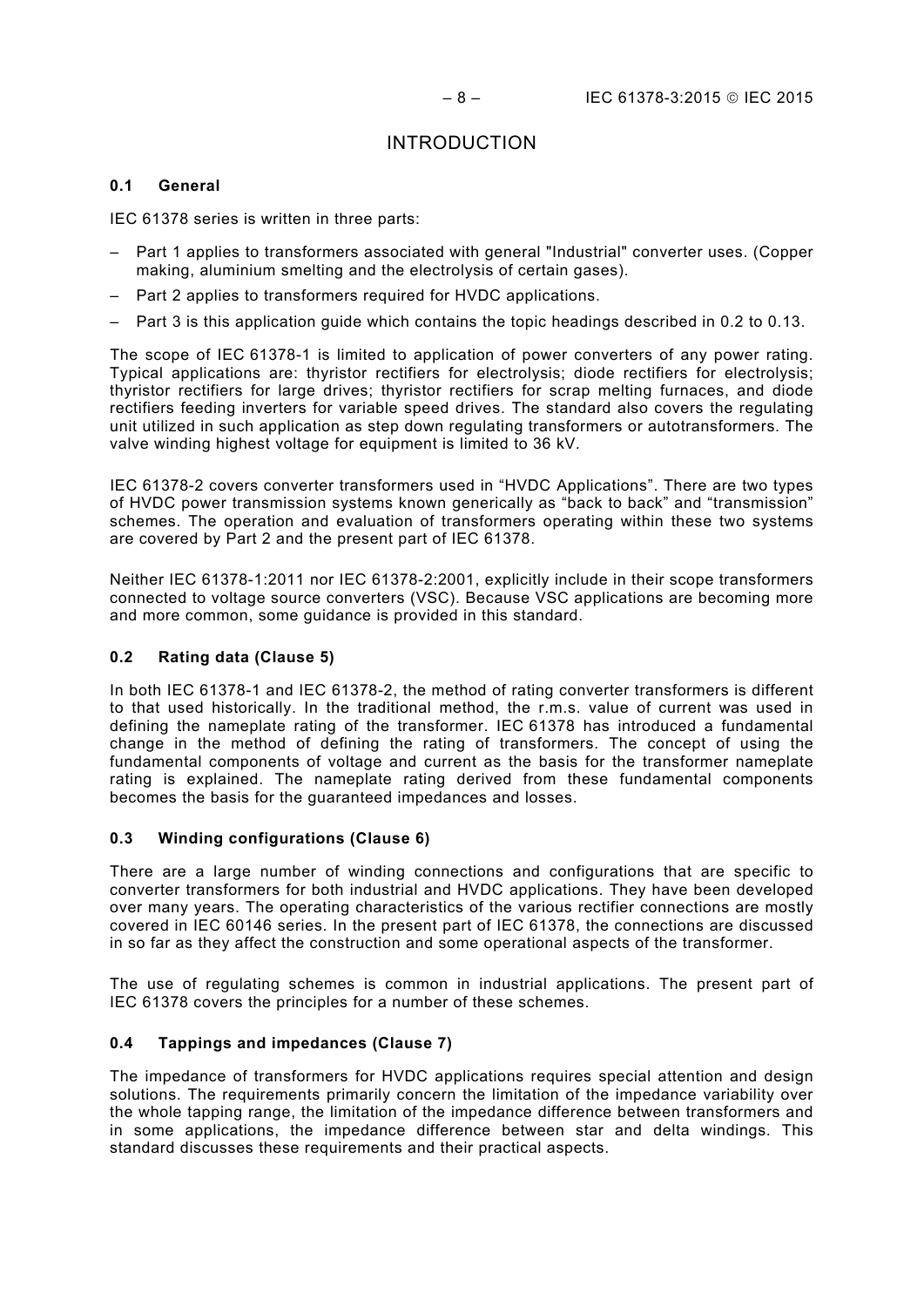## IFC 61378-3:2015 © IFC 2015  $-9-$

In general, the tapping range in converter transformers is wider than in conventional transformers. The impact of the wider tapping range on the transformer and the tap-changer is discussed in this standard.

## <span id="page-8-0"></span>**0.5 Insulation aspects and dielectric tests (Clause 8)**

Two aspects are covered in Clause 8. First, the increasing use of "hybrid" insulation systems in transformers for industrial applications. Secondly, the ability of transformer insulation structures of HVDC transformers when tested with d.c. voltage and in service.

The basic principles, the methods of testing and the test voltage levels used for both a.c. and d.c. testing are discussed. The safety margins associated with the proposed testing regime are also reviewed.

## <span id="page-8-1"></span>**0.6 Losses (Clause 9)**

The present part of IEC 61378 details the derivation of the principles, testing and calculation methods used that take into account the effects of non-sinusoidal load currents on converter transformers of all types.

The principles of testing at two frequencies for HVDC applications are detailed along with a worked example of the calculation. The losses derived from these tests and calculations are used as the base for specifying the test losses and currents to be used in establishing the oil and winding gradients during the thermal testing.

## <span id="page-8-2"></span>**0.7 Core and sound aspects (Clause 10)**

The effects of voltage harmonics and a d.c.-bias circulating-current on the performance and construction of the core are discussed and summarized.

The causes of sound and the differences that may be expected between conventional factory sound measurements and those to be expected and experienced at site are reviewed.

The latest methods of assessment of sound associated with converter transformers are discussed.

#### <span id="page-8-3"></span>**0.8 Transformer specification (Clause 11)**

Transformers for converters differ significantly from power transformers with respect to the transformer specification. An outline of the details required in any specification is included as part of the guide for both technical and functional types of specification.

Some guidance as to what should be specified by the purchaser and what should be expected from the manufacturer during the tender and order process is given.

# <span id="page-8-4"></span>**0.9 Short circuit considerations (Clause 12)**

In conventional power transformers, the calculation of the short circuit currents within the windings are dependent solely on the impedance and resistance components of the transformer and supply to which it is connected.

In the case of transformers used to supply converter applications, there are fault conditions within the converter that need to be considered where the peak value of the fault currents may be higher than those derived for conventional power transformers. These conditions are detailed in the present part of IEC 61378.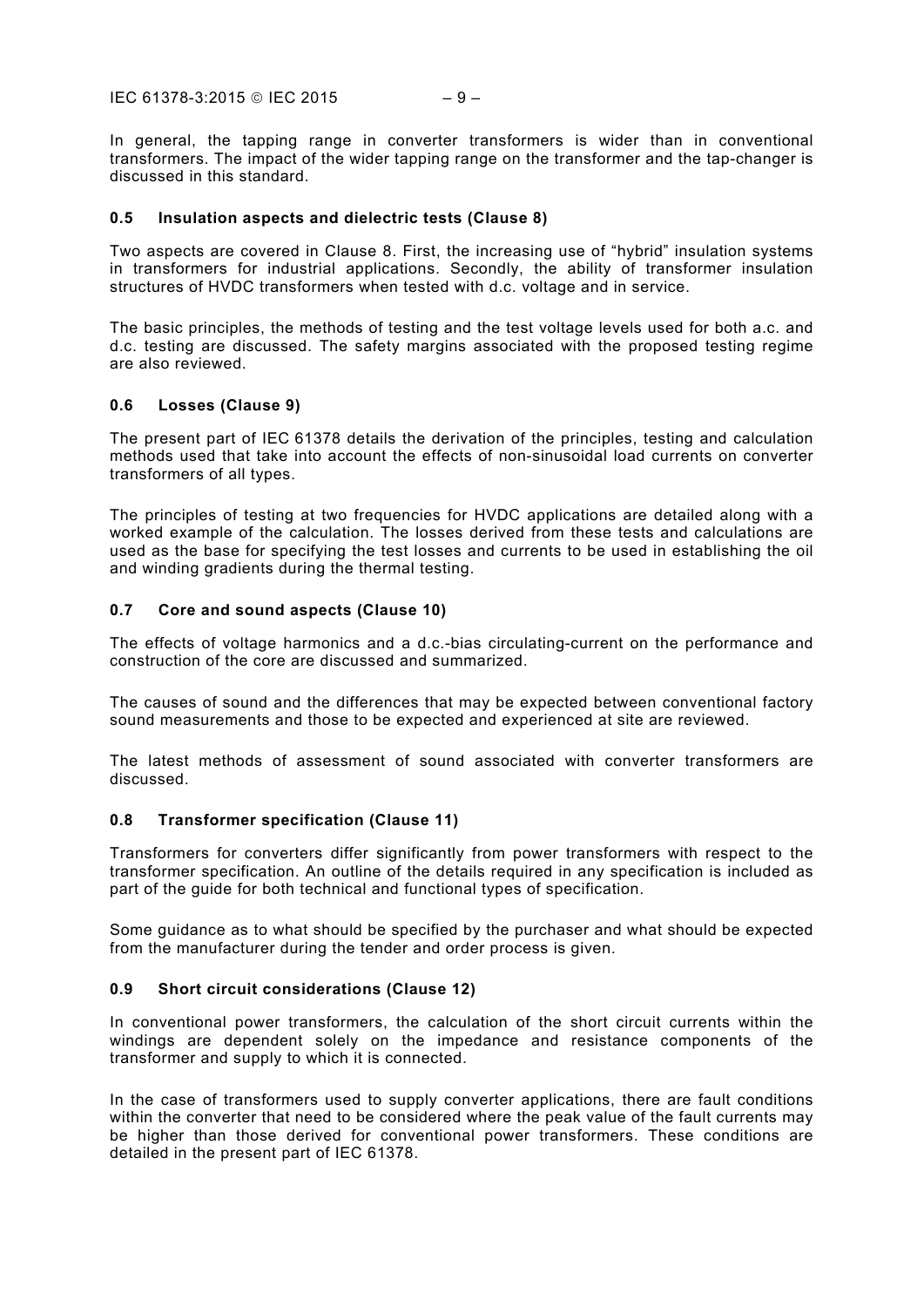# <span id="page-9-0"></span>**0.10 Components (Clause 13)**

In the design of transformers for both industrial and HVDC converter applications, the choice and operation of the on-load tap-changer is crucial. The present part of IEC 61378 outlines some of the principles governing the use of tap-changers in these applications.

In the HVDC application, the choice and integration of the valve-side bushings into the overall design is of vital importance.

The general requirements and recommendations for the construction, integration of the bushings with the transformer and testing are detailed. An IEC standard specifically for HVDC bushing is in preparation and the recommendations in the present part of IEC 61378 draws upon the requirements of the new standard.

# <span id="page-9-1"></span>**0.11 Maintenance (Clause 14)**

Statistics suggest that the HVDC transformers require maintenance to a high standard. Those items that require particular attention are on-load tap-changers and valve-side bushings. Attention is drawn in this standard to maintenance requirements.

# <span id="page-9-2"></span>**0.12 Monitoring and on-site investigations (Clause 15)**

Transformer monitoring is recommended if on-site problems are to be minimized and in this respect, condition monitoring is discussed. The present part of IEC 61378 also presents recommendations for the procedure and practices to be followed in the event of a failure at site. These recommendations are made so that vital evidence and data are not destroyed or contaminated at the initial stages of the investigation.

The use of condition monitoring for this application is also discussed in Clause 15.

#### <span id="page-9-3"></span>**0.13 Additional sources of information**

The preparation of the present part of IEC 61378, specifically for IEC 61378-2 HVDC converter applications, was significantly influenced by the working papers on various topics of CIGRE Joint Working Group 12/14.10.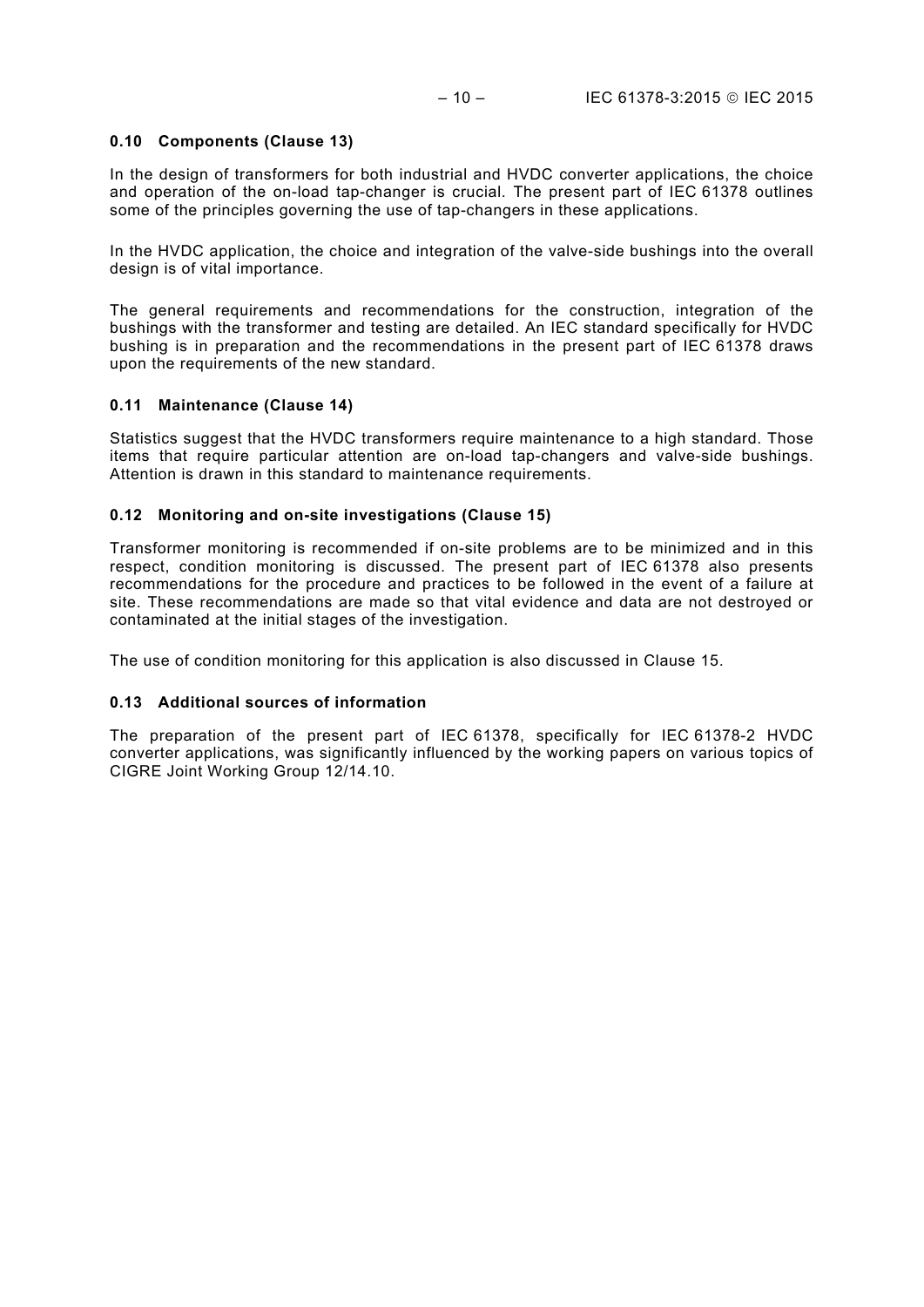# **CONVERTER TRANSFORMERS –**

# **Part 3: Application guide**

## <span id="page-10-0"></span>**1 Scope**

This part of IEC 61378 provides information to users about specific topics related to industrial and HVDC converter transformers with design, construction, testing and operating conditions differing from conventional transformers used in power systems. In addition, it is the aim of the present part of IEC 61378 to provide manufacturers with the technical background that forms the basis for the principles used within IEC 61378-1 and IEC 61378-2.

It is intended that this part of IEC 61378 is used to supplement and not replace or supersede the application guide for power transformers, IEC 60076-8, since many of the general principles contained within it are equally applicable to converter transformers.

## <span id="page-10-1"></span>**2 Normative references**

The following documents, in whole or in part, are normatively referenced in this document and are indispensable for its application. For dated references, only the edition cited applies. For undated references, the latest edition of the referenced document (including any amendments) applies.

IEC 60076-1:2011, *Power transformers – Part 1: General*

IEC 60076-5:2006, *Power transformers – Part 5: Ability to withstand short circuit*

IEC 60076-14:2013 *Power transformers – Part 14: Liquid-immersed power transformers using high-temperature insulation materials*

IEC 60296, *Fluids for electrotechnical applications – Unused mineral insulating oils for transformers and switchgear*

IEC 60422, *Mineral insulating oils in electrical equipment – Supervision and maintenance guidance*

IEC 61378-1:2011, *Converter transformers – Part 1: Transformers for industrial applications*

<span id="page-10-3"></span><span id="page-10-2"></span>IEC 61378-2:2001, *Convertor transformers – Part 2: Transformers for HVDC applications*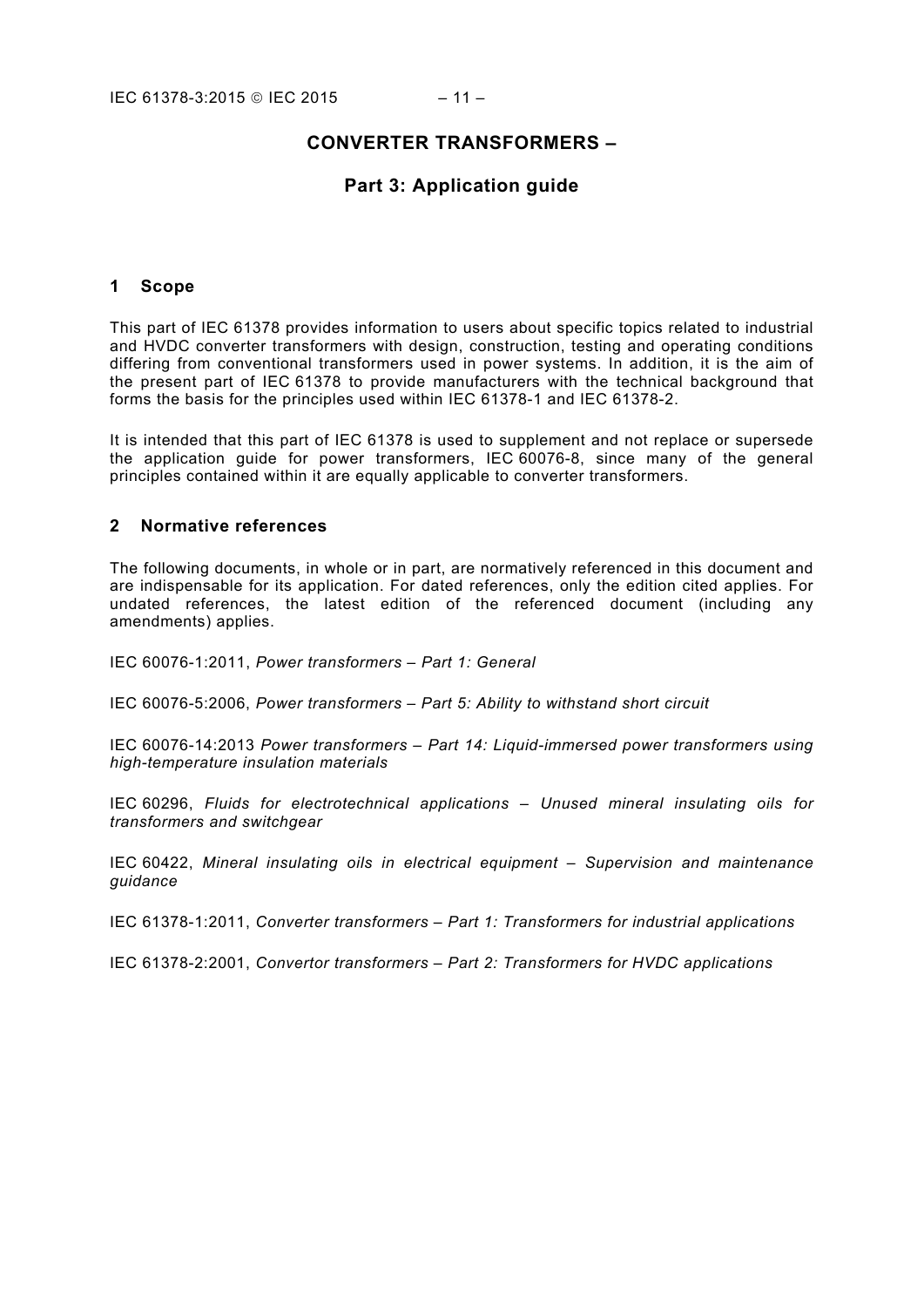# SOMMAIRE

|   | 0.1   |                                                                        |  |
|---|-------|------------------------------------------------------------------------|--|
|   | 0.2   |                                                                        |  |
|   | 0.3   |                                                                        |  |
|   | 0.4   |                                                                        |  |
|   | 0.5   | Aspects liés à l'isolation et essais diélectriques (Article 8) 102     |  |
|   | 0.6   |                                                                        |  |
|   | 0.7   |                                                                        |  |
|   | 0.8   |                                                                        |  |
|   | 0.9   |                                                                        |  |
|   | 0.10  |                                                                        |  |
|   | 0.11  |                                                                        |  |
|   | 0.12  |                                                                        |  |
|   | 0.13  |                                                                        |  |
| 1 |       |                                                                        |  |
| 2 |       |                                                                        |  |
| 3 |       |                                                                        |  |
| 4 |       |                                                                        |  |
|   |       |                                                                        |  |
| 5 |       |                                                                        |  |
| 6 |       |                                                                        |  |
|   | 6.1   |                                                                        |  |
|   | 6.2   |                                                                        |  |
|   | 6.2.1 |                                                                        |  |
|   | 6.2.2 |                                                                        |  |
|   | 6.2.3 |                                                                        |  |
|   | 6.3   |                                                                        |  |
|   | 6.3.1 |                                                                        |  |
|   | 6.3.2 |                                                                        |  |
|   | 6.3.3 | Prise en compte de l'impédance – impédance mutuelle118                 |  |
| 7 |       |                                                                        |  |
|   | 7.1   |                                                                        |  |
|   | 7.2   |                                                                        |  |
| 8 |       |                                                                        |  |
|   | 8.1   |                                                                        |  |
|   | 8.1.1 |                                                                        |  |
|   | 8.1.2 |                                                                        |  |
|   | 8.2   |                                                                        |  |
|   | 8.2.1 |                                                                        |  |
|   | 8.2.2 | Marges de sécurité diélectrique au cours des essais de courant continu |  |
|   | 8.2.3 | Commentaires sur les méthodes d'essais diélectriques  125              |  |
| 9 |       |                                                                        |  |
|   | 9.1   |                                                                        |  |
|   | 9.1.1 |                                                                        |  |
|   |       |                                                                        |  |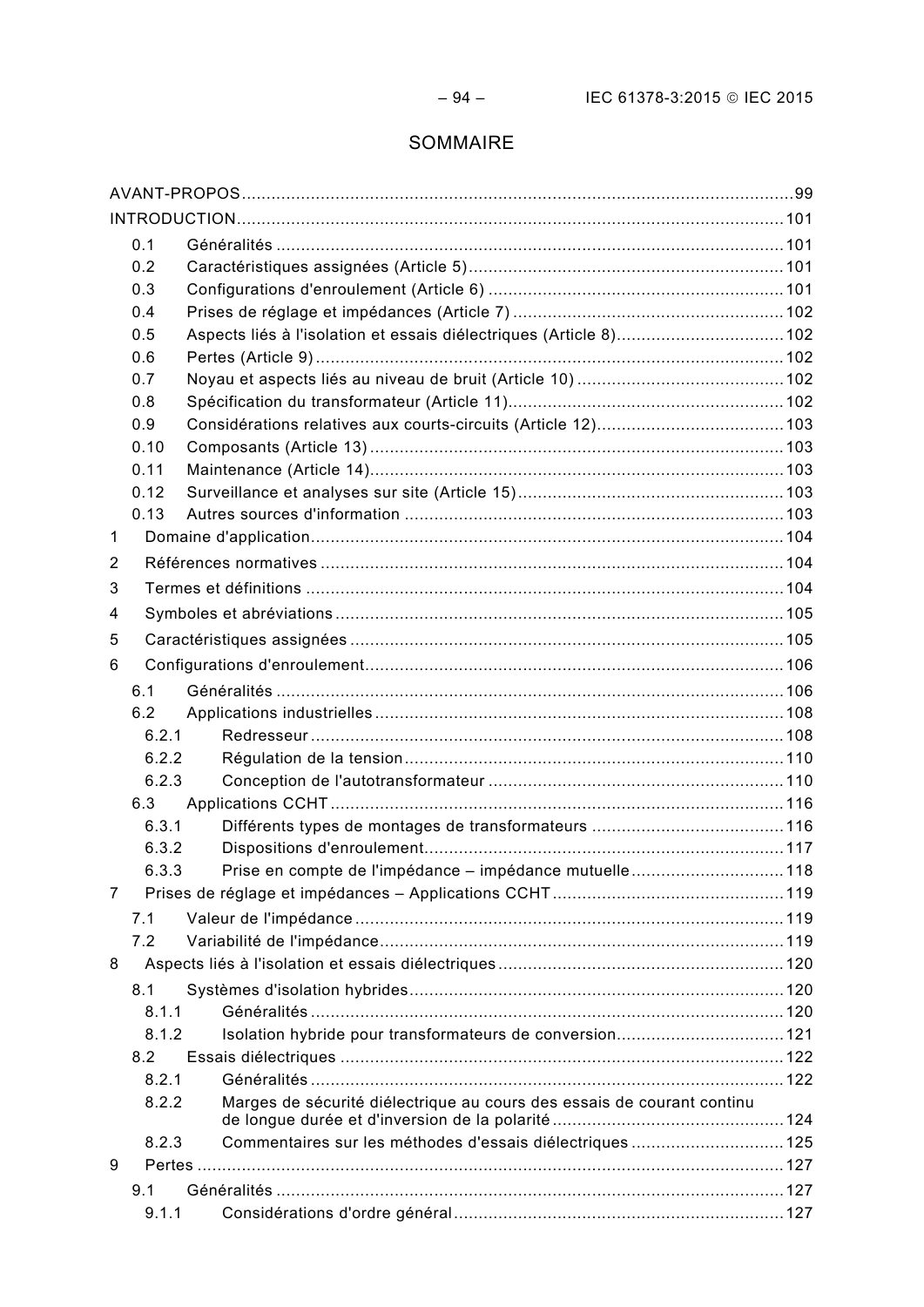|    | 9.1.2             |                                                                           |  |
|----|-------------------|---------------------------------------------------------------------------|--|
|    | 9.1.3             | Partage de courant, pertes et point chaud dans les enroulements à fort    |  |
|    | 9.1.4             |                                                                           |  |
|    | 9.1.5             | Transformateurs à trois enroulements ou plus bobinés sur la même          |  |
|    | 9.1.6             | Essais à double fréquence des transformateurs CCHT 135                    |  |
|    | 9.1.7             | Transformateurs ayant plus d'une partie active dans la même cuve 137      |  |
|    | 9.1.8             | Transformateurs couplés à un convertisseur de source de tension  138      |  |
|    | 9.2               |                                                                           |  |
|    | 9.2.1             |                                                                           |  |
|    | 9.2.2             | Calcul des courants d'essai et pertes pour les transformateurs            |  |
|    | 9.2.3             | Calcul des pertes et courants d'essai pour les transformateurs CCHT139    |  |
|    | 9.2.4             | Considérations relatives au point chaud et aux limites des essais         |  |
|    | 9.2.5             | Considérations relatives à l'essai d'échauffement des transformateurs     |  |
|    | 9.2.6             | Points chauds de la cuve dans les transformateurs industriels 140         |  |
| 10 |                   |                                                                           |  |
|    | 10.1              |                                                                           |  |
|    | 10.1.1            |                                                                           |  |
|    | 10.1.2            | Effets des harmoniques sur les noyaux de la partie active du              |  |
|    | 10.1.3            | Effet de la tension de polarisation continue sur les principaux noyaux de |  |
|    | 10.1.4            |                                                                           |  |
|    | 10.2 <sub>1</sub> |                                                                           |  |
|    | 10.2.1            |                                                                           |  |
|    | 10.2.2            |                                                                           |  |
| 11 |                   |                                                                           |  |
|    | 11.1              |                                                                           |  |
|    | 11.2              | Spécification technique par rapport aux spécifications fonctionnelles 146 |  |
|    | 11.2.1            |                                                                           |  |
|    | 11.2.2            |                                                                           |  |
|    | 11.2.3            |                                                                           |  |
|    | 11.3              |                                                                           |  |
|    | 11.4              | Notes et commentaires relatifs aux éléments des spécifications à fournir  |  |
|    | 11.5              | Informations à fournir par l'acheteur ou par le concepteur du réseau  147 |  |
|    | 11.5.1            |                                                                           |  |
|    | 11.5.2            |                                                                           |  |
|    | 11.5.3            |                                                                           |  |
|    | 11.5.4            |                                                                           |  |
|    | 11.5.5            |                                                                           |  |
|    | 11.5.6            |                                                                           |  |
|    | 11.5.7            |                                                                           |  |
|    | 11.5.8            |                                                                           |  |
|    | 11.5.9            |                                                                           |  |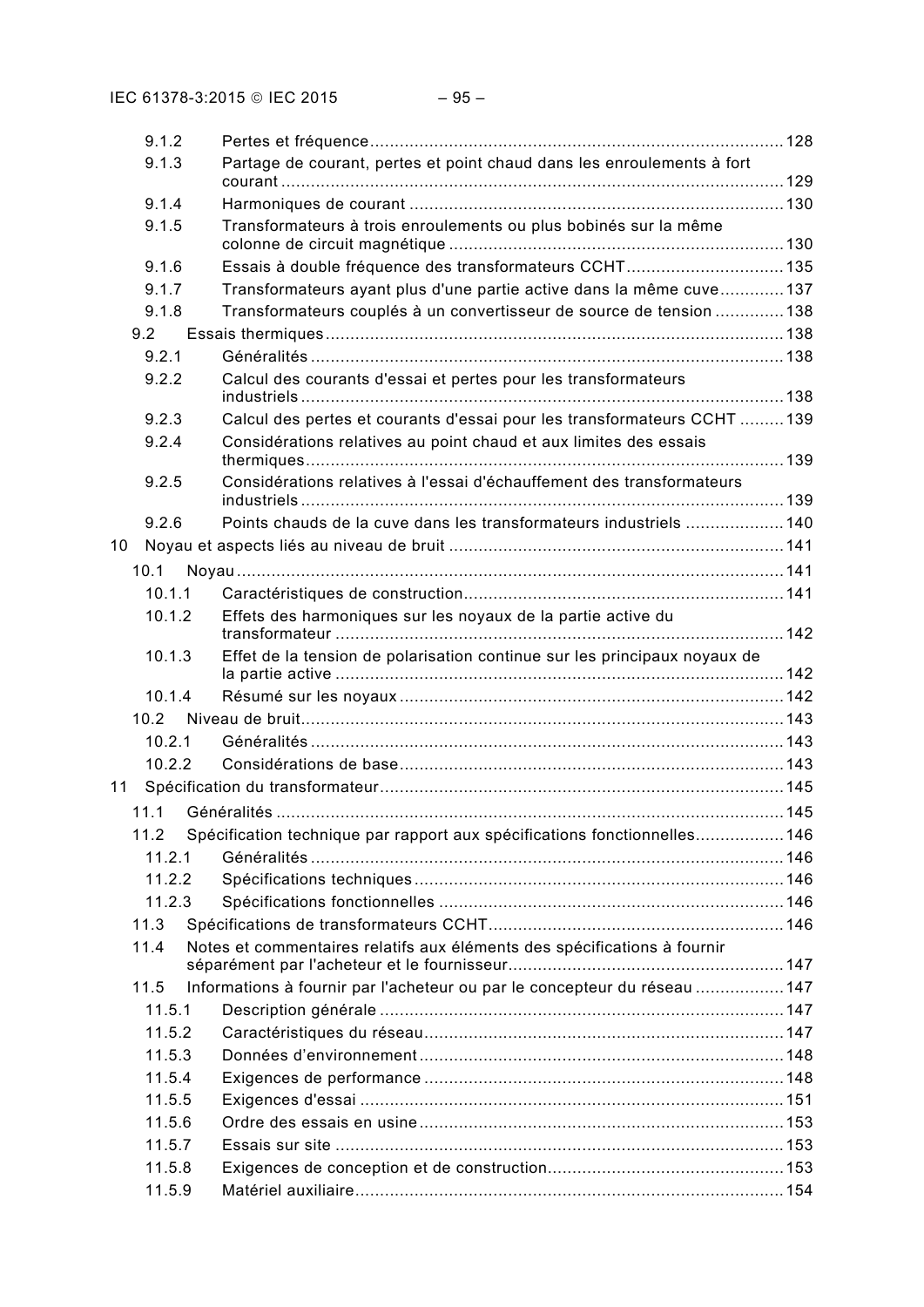|                 | 11.5.10 | Disponibilité et mesures permettant de réduire le temps d'arrêt de              |  |
|-----------------|---------|---------------------------------------------------------------------------------|--|
|                 | 11.6    |                                                                                 |  |
|                 | 11.6.1  |                                                                                 |  |
|                 | 11.6.2  |                                                                                 |  |
|                 | 11.6.3  |                                                                                 |  |
|                 | 11.6.4  |                                                                                 |  |
|                 | 11.7    |                                                                                 |  |
|                 | 11.8    | Disponibilité et mesures permettant de réduire le temps d'arrêt de service  159 |  |
| 12 <sup>2</sup> |         |                                                                                 |  |
| 13              |         |                                                                                 |  |
|                 | 13.1    |                                                                                 |  |
|                 | 13.1.1  |                                                                                 |  |
|                 | 13.1.2  |                                                                                 |  |
|                 | 13.1.3  |                                                                                 |  |
|                 |         |                                                                                 |  |
|                 | 13.2.1  |                                                                                 |  |
|                 | 13.2.2  |                                                                                 |  |
|                 | 13.2.3  |                                                                                 |  |
|                 | 13.2.4  |                                                                                 |  |
|                 | 13.2.5  |                                                                                 |  |
| 14              |         |                                                                                 |  |
|                 | 14.1    |                                                                                 |  |
|                 | 14.2    |                                                                                 |  |
|                 | 14.2.1  |                                                                                 |  |
|                 | 14.2.2  | Qualité de l'huile et indicateurs de la qualité des transformateurs170          |  |
|                 | 14.3    |                                                                                 |  |
|                 | 14.3.1  |                                                                                 |  |
|                 | 14.3.2  |                                                                                 |  |
|                 | 14.3.3  |                                                                                 |  |
|                 | 14.3.4  |                                                                                 |  |
|                 | 14.3.5  |                                                                                 |  |
|                 | 14.4    |                                                                                 |  |
|                 | 14.5    |                                                                                 |  |
|                 |         |                                                                                 |  |
|                 | 15.1    |                                                                                 |  |
|                 | 15.2    |                                                                                 |  |
|                 | 15.3    |                                                                                 |  |
|                 | 15.3.1  |                                                                                 |  |
|                 | 15.3.2  |                                                                                 |  |
|                 | 15.3.3  |                                                                                 |  |
|                 | 15.3.4  |                                                                                 |  |
|                 | 15.3.5  |                                                                                 |  |
|                 | 15.3.6  |                                                                                 |  |
|                 | 15.4    |                                                                                 |  |
| 16              |         |                                                                                 |  |
|                 | 16.1    |                                                                                 |  |
|                 | 16.2    |                                                                                 |  |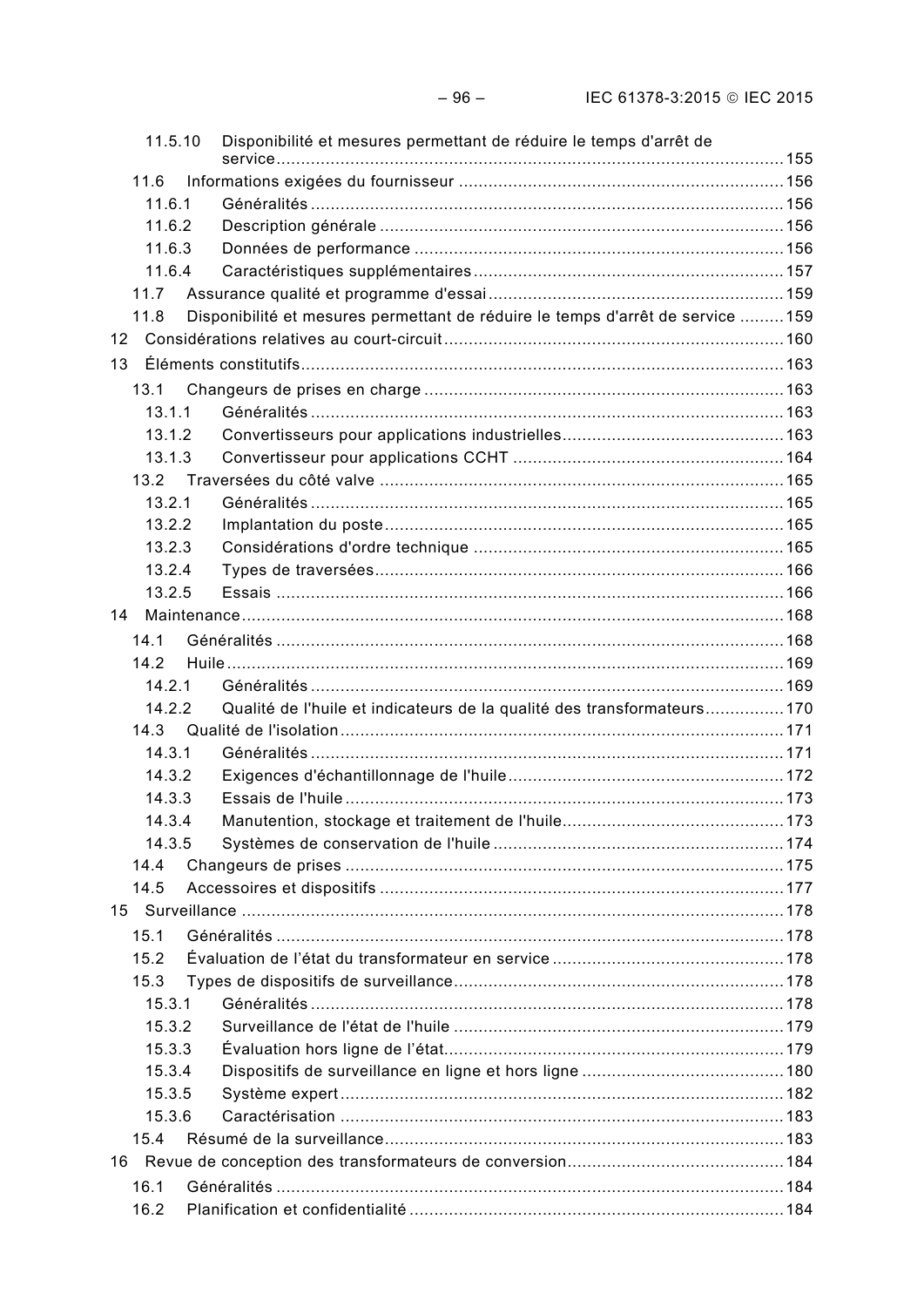| 16.3                                                                                                                                                                         |  |
|------------------------------------------------------------------------------------------------------------------------------------------------------------------------------|--|
| 16.3.1                                                                                                                                                                       |  |
| 16.3.2                                                                                                                                                                       |  |
| 16.3.3                                                                                                                                                                       |  |
| 16.3.4                                                                                                                                                                       |  |
|                                                                                                                                                                              |  |
|                                                                                                                                                                              |  |
|                                                                                                                                                                              |  |
|                                                                                                                                                                              |  |
| Figure 3 - Couplages de transformateur en étoile-delta et étoile-étoile ou en variante<br>en delta-delta et delta-étoile pour donner une séparation de 30 degrés électriques |  |
| Figure 4 - Déphasage de 15° réalisé de préférence par couplageen zigzag ou en delta                                                                                          |  |
|                                                                                                                                                                              |  |
|                                                                                                                                                                              |  |
| Figure 7 - Concept d'autotransformateur pour phases ouvertes avec régulation                                                                                                 |  |
| Figure 8 - Concept d'autotransformateur classique pour phases fermées avec                                                                                                   |  |
| Figure 9 - Concept d'autotransformateur classique pour phases fermées avec                                                                                                   |  |
| Figure 10 - Concept d'autotransformateur survolteur pour phases fermées avec                                                                                                 |  |
| Figure 11 - Concept d'autotransformateur pour phases ouvertes avec régulation                                                                                                |  |
| Figure 12 - Concept de transformateur pour phases fermées avec régulation grossière                                                                                          |  |
| Figure 13 - Deux dispositions de base des enroulements d'un transformateur à deux                                                                                            |  |
|                                                                                                                                                                              |  |
|                                                                                                                                                                              |  |
| Figure 16 - Composants d'un système d'isolation d'un transformateur de conversion                                                                                            |  |
|                                                                                                                                                                              |  |
| Figure 18 – Répartition des tensions avant et immédiatement après inversion de la                                                                                            |  |
| Figure 19 - Conversion courant alternatif/courant continu - Schéma simplifié  126                                                                                            |  |
| Figure 20 – Champs de fuite pour transformateur à trois enroulements avec                                                                                                    |  |
| Figure 21 – Champs de fuite pour un transformateur à trois enroulements avec                                                                                                 |  |
| Figure 22 - Champs de fuite pour un transformateur à trois enroulements avec                                                                                                 |  |
| Figure 23 – Champs de fuite pour un transformateur à trois enroulements avec                                                                                                 |  |
| Figure 24 – Conditions de défaut de court-circuit dans un pont redresseur  160                                                                                               |  |
|                                                                                                                                                                              |  |
|                                                                                                                                                                              |  |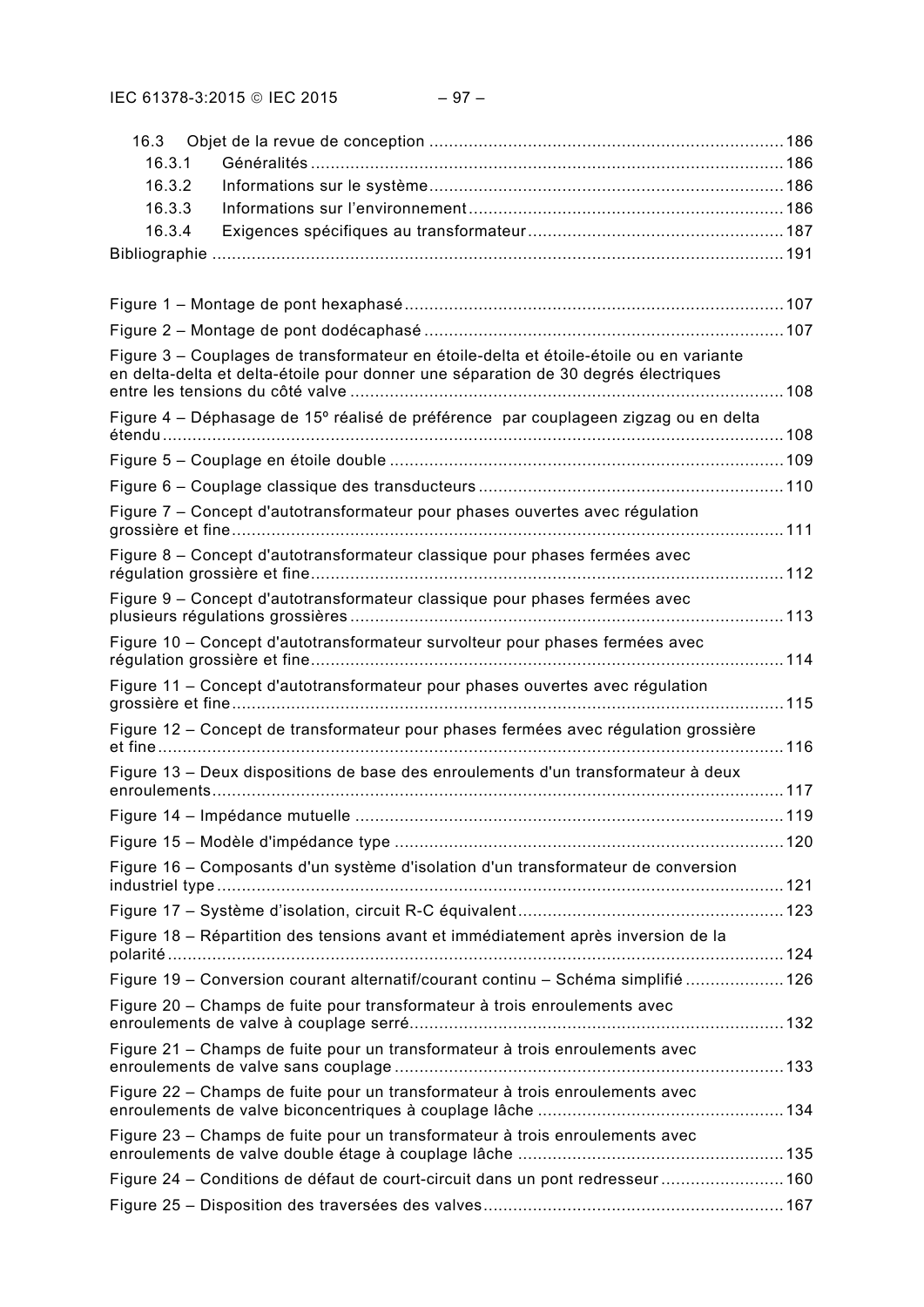| Figure 26 – Exemples de champs électriques en courant alternatif, en courant continu<br>et combinés adjacents aux traversées CCHT et systèmes d'isolation électriques |  |
|-----------------------------------------------------------------------------------------------------------------------------------------------------------------------|--|
|                                                                                                                                                                       |  |
| Tableau 2 – Données pour le calcul des pertes dues à la charge avec les courants                                                                                      |  |

Tableau 3 – Types de surveillance ....................................................................................181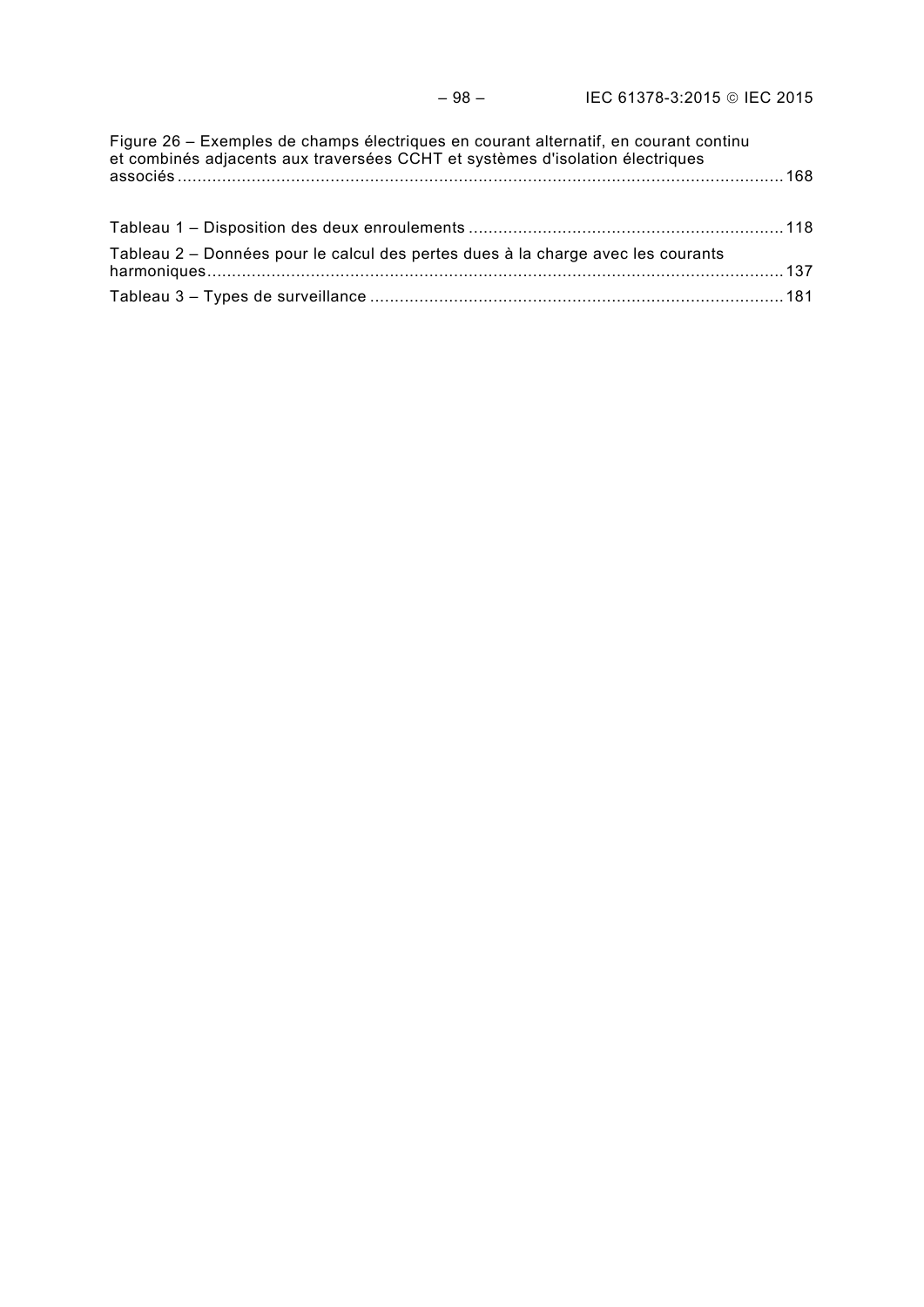# COMMISSION ÉLECTROTECHNIQUE INTERNATIONALE

 $\overline{\phantom{a}}$ 

# **TRANSFORMATEURS DE CONVERSION –**

# **Partie 3: Guide d'application**

# AVANT-PROPOS

- <span id="page-16-0"></span>1) La Commission Electrotechnique Internationale (IEC) est une organisation mondiale de normalisation composée de l'ensemble des comités électrotechniques nationaux (Comités nationaux de l'IEC). L'IEC a pour objet de favoriser la coopération internationale pour toutes les questions de normalisation dans les domaines de l'électricité et de l'électronique. À cet effet, l'IEC – entre autres activités – publie des Normes internationales, des Spécifications techniques, des Rapports techniques, des Spécifications accessibles au public (PAS) et des Guides (ci-après dénommés "Publication(s) de l'IEC"). Leur élaboration est confiée à des comités d'études, aux travaux desquels tout Comité national intéressé par le sujet traité peut participer. Les organisations internationales, gouvernementales et non gouvernementales, en liaison avec l'IEC, participent également aux travaux. L'IEC collabore étroitement avec l'Organisation Internationale de Normalisation (ISO), selon des conditions fixées par accord entre les deux organisations.
- 2) Les décisions ou accords officiels de l'IEC concernant les questions techniques représentent, dans la mesure du possible, un accord international sur les sujets étudiés, étant donné que les Comités nationaux de l'IEC intéressés sont représentés dans chaque comité d'études.
- 3) Les Publications de l'IEC se présentent sous la forme de recommandations internationales et sont agréées comme telles par les Comités nationaux de l'IEC. Tous les efforts raisonnables sont entrepris afin que l'IEC s'assure de l'exactitude du contenu technique de ses publications; l'IEC ne peut pas être tenue responsable de l'éventuelle mauvaise utilisation ou interprétation qui en est faite par un quelconque utilisateur final.
- 4) Dans le but d'encourager l'uniformité internationale, les Comités nationaux de l'IEC s'engagent, dans toute la mesure possible, à appliquer de façon transparente les Publications de l'IEC dans leurs publications nationales et régionales. Toutes divergences entre toutes Publications de l'IEC et toutes publications nationales ou régionales correspondantes doivent être indiquées en termes clairs dans ces dernières.
- 5) L'IEC elle-même ne fournit aucune attestation de conformité. Des organismes de certification indépendants fournissent des services d'évaluation de conformité et, dans certains secteurs, accèdent aux marques de conformité de l'IEC. L'IEC n'est responsable d'aucun des services effectués par les organismes de certification indépendants.
- 6) Tous les utilisateurs doivent s'assurer qu'ils sont en possession de la dernière édition de cette publication.
- 7) Aucune responsabilité ne doit être imputée à l'IEC, à ses administrateurs, employés, auxiliaires ou mandataires, y compris ses experts particuliers et les membres de ses comités d'études et des Comités nationaux de l'IEC, pour tout préjudice causé en cas de dommages corporels et matériels, ou de tout autre dommage de quelque nature que ce soit, directe ou indirecte, ou pour supporter les coûts (y compris les frais de justice) et les dépenses découlant de la publication ou de l'utilisation de cette Publication de l'IEC ou de toute autre Publication de l'IEC, ou au crédit qui lui est accordé.
- 8) L'attention est attirée sur les références normatives citées dans cette publication. L'utilisation de publications référencées est obligatoire pour une application correcte de la présente publication.
- 9) L'attention est attirée sur le fait que certains des éléments de la présente Publication de l'IEC peuvent faire l'objet de droits de brevet. L'IEC ne saurait être tenue pour responsable de ne pas avoir identifié de tels droits de brevets et de ne pas avoir signalé leur existence.

La Norme internationale IEC 61378-3 a été établie par le comité d'études 14 de l'IEC: Transformateurs de puissance.

Cette deuxième édition annule et remplace la première édition parue en 2006. Cette édition constitue une révision technique.

Cette édition inclut les modifications techniques majeures suivantes par rapport à l'édition précédente:

- a) révision de l'article sur les pertes pour prendre en compte les modifications induites par la deuxième édition de l'IEC 61378-1;
- b) ajout d'un nouvel article concernant la revue de conception des transformateurs de conversion pour les applications industrielles et les applications CCHT;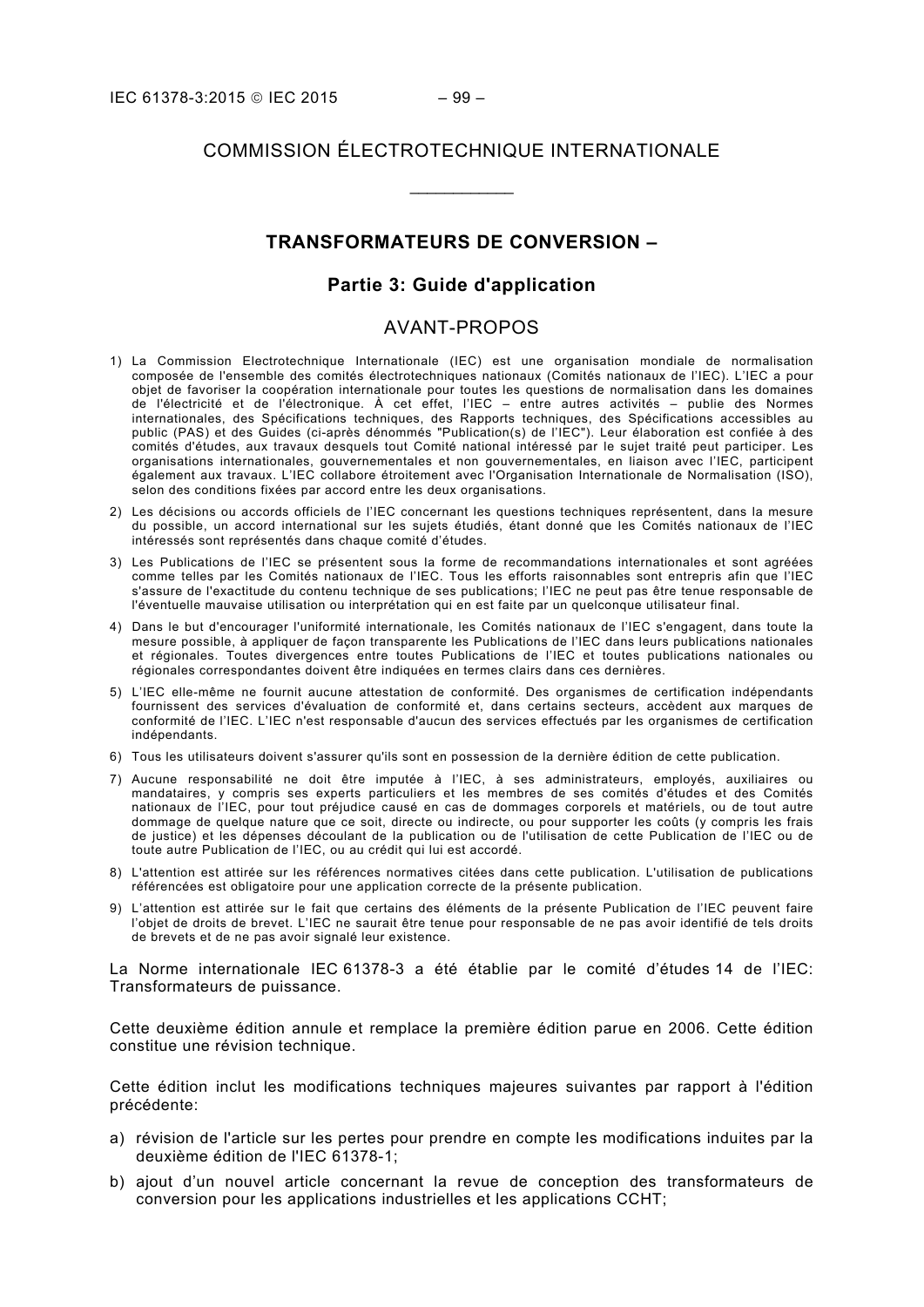- c) ajout de contenu pour transformateur couplé à des convertisseurs de source de tension;
- d) référence aux travaux du GTM A2/B4.28 du CIGRE sur les transformateurs CCHT.

Le texte de cette norme est issu des documents suivants:

| <b>FDIS</b> | Rapport de vote |
|-------------|-----------------|
| 14/803/FDIS | 14/808/RVD      |

Le rapport de vote indiqué dans le tableau ci-dessus donne toute information sur le vote ayant abouti à l'approbation de cette norme.

Cette publication a été rédigée selon les Directives ISO/IEC, Partie 2.

Une liste de toutes les parties de la série IEC 61378, publiées sous le titre général *Transformateurs de conversion*, peut être consultée sur le site web de l'IEC.

Le comité a décidé que le contenu de cette publication ne sera pas modifié avant la date de stabilité indiquée sur le site web de l'IEC sous "http://webstore.iec.ch" dans les données relatives à la publication recherchée. À cette date, la publication sera

- reconduite,
- supprimée,
- remplacée par une édition révisée, ou
- amendée.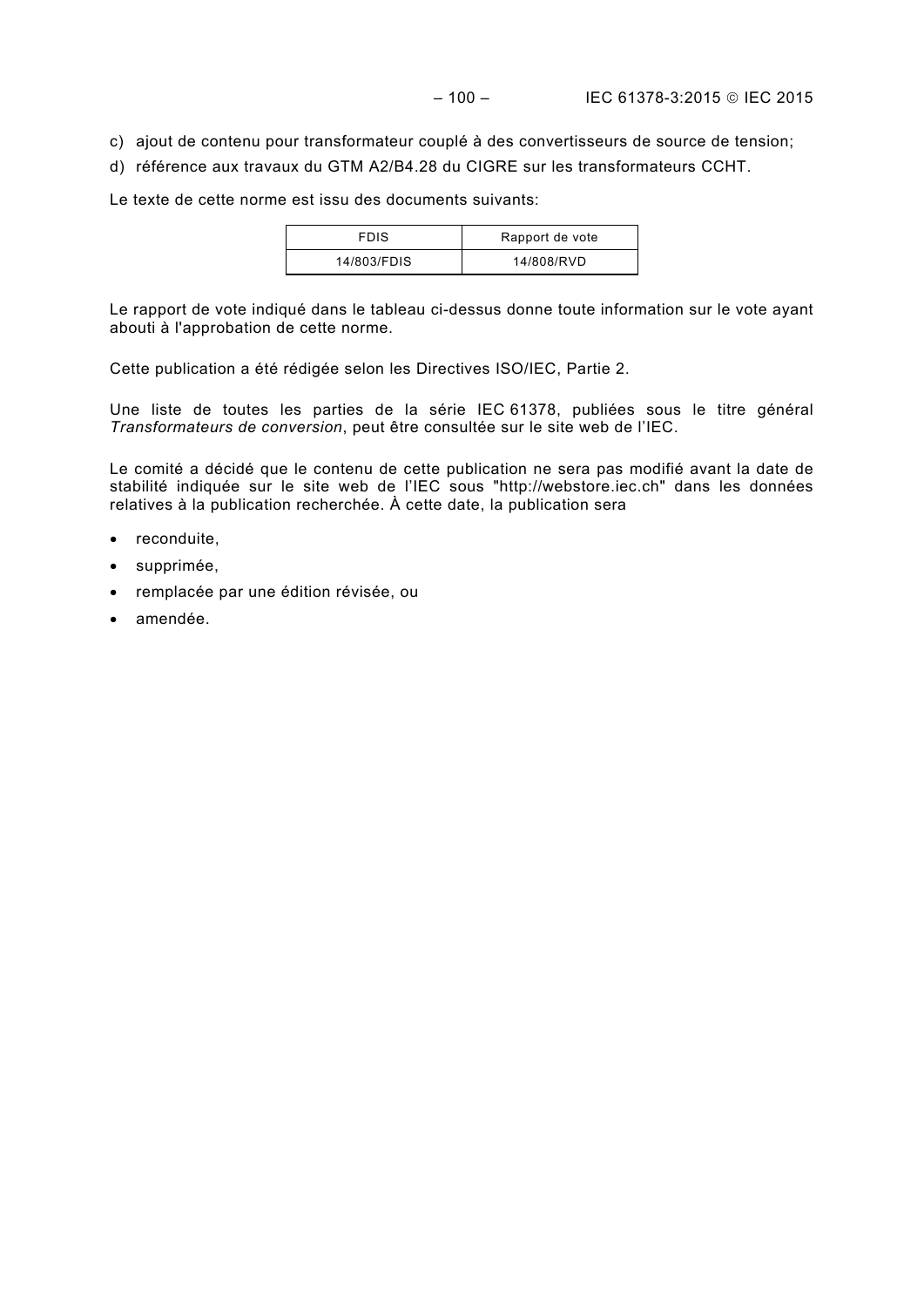# INTRODUCTION

#### <span id="page-18-1"></span><span id="page-18-0"></span>**0.1 Généralités**

La série IEC 61378 est constituée de trois parties:

- La partie 1 s'applique aux transformateurs associés à des convertisseurs pour applications «industrielles» générales. (Fabrication du cuivre, élaboration de l'aluminium et électrolyse de certains gaz).
- La partie 2 s'applique aux transformateurs utilisés pour des applications CCHT.
- La partie 3 est constituée du présent guide d'application qui comporte les rubriques décrites de 0.2 à 0.13.

Le domaine d'application de l'IEC 61378-1 est limité à l'application de convertisseurs de puissance d'une puissance assignée donnée. Les applications classiques sont les suivantes: redresseurs à thyristor pour électrolyse, redresseurs à diode pour électrolyse, redresseurs à thyristor pour les grands entraînements, redresseurs à thyristor pour les fours de fusion et les redresseurs à diode alimentant des onduleurs de variateurs de vitesse. La norme couvre également les appareils de régulation utilisés dans ces applications (les transformateurs de régulation abaisseurs ou les autotransformateurs, par exemple). La tension la plus élevée de l'enroulement de valve de l'équipement est limitée à 36 kV*.*

L'IEC 61378-2 couvre les transformateurs de conversion utilisés dans des «applications CCHT». Il existe deux types de systèmes de transmission de puissance CCHT, connus sous l'appellation générique de procédés «en opposition» et «de transmission». Le fonctionnement et l'évaluation des transformateurs fonctionnant au sein de ces deux systèmes sont couverts par la partie 2 ainsi que par la présente partie de l'IEC 61378.

Ni l'IEC 61378-1:2011 ni l'IEC 61378-2:2001 ne contiennent, dans leur domaine d'application, des transformateurs couplés à des convertisseurs de source de tension (CST). Étant donné que les applications CST deviennent de plus en plus communes, certaines lignes directrices sont fournies dans la présente norme.

#### <span id="page-18-2"></span>**0.2 Caractéristiques assignées (Article 5)**

Dans l'IEC 61378-1 et l'IEC 61378-2, la méthode d'établissement des caractéristiques assignées des transformateurs de conversion est différente de la méthode conventionnelle habituellement utilisée. La méthode conventionnelle utilise la valeur efficace du courant pour définir le régime assigné de plaque du transformateur. L'IEC 61378 a introduit une modification fondamentale de la méthode de définition des caractéristiques assignées des transformateurs. Elle explique le concept d'utilisation des composantes fondamentales de tension et de courant comme base du régime assigné de plaque du transformateur. Le régime assigné de plaque déduit de ces composantes fondamentales devient la base de calcul des impédances et des pertes garanties.

## <span id="page-18-3"></span>**0.3 Configurations d'enroulement (Article 6)**

Il existe un grand nombre de couplages et de configurations d'enroulement spécifiques aux transformateurs de conversion tant pour des applications industrielles que pour des applications CCHT. Ceux-ci ont été développés sur de nombreuses années. Les caractéristiques fonctionnelles des divers couplages de redresseurs sont pour la plupart traitées dans la série IEC 60146. La présente partie de l'IEC 61378 traite des couplages dans la mesure où ils influencent la construction et certains aspects fonctionnels du transformateur.

Il est courant d'utiliser des mécanismes de régulation dans les applications industrielles. La présente partie de l'IEC 61378 couvre les principes applicables à certains de ces mécanismes.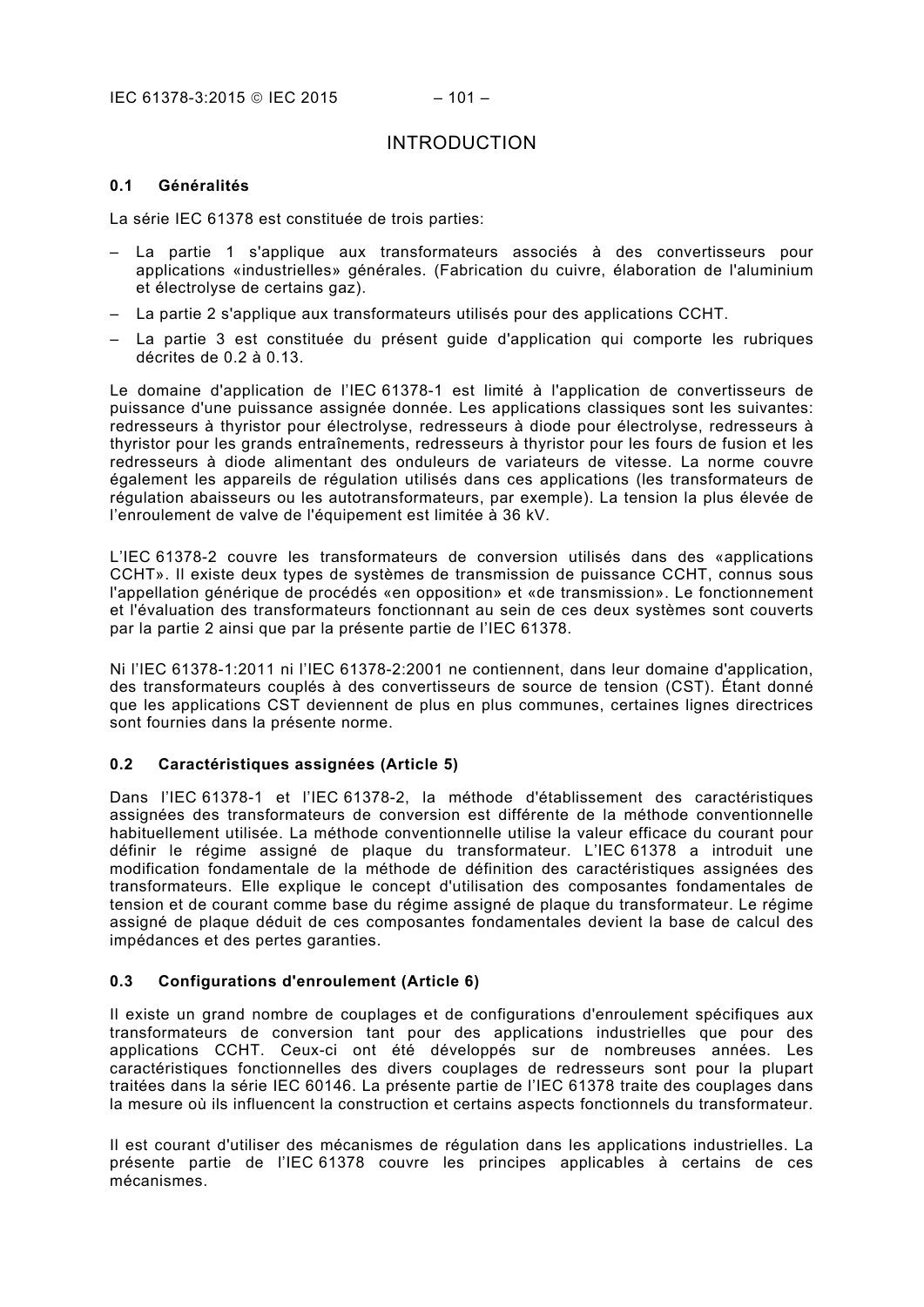## <span id="page-19-0"></span>**0.4 Prises de réglage et impédances (Article 7)**

L'impédance des transformateurs utilisés pour des applications CCHT nécessite une attention et des solutions de conception particulières. Les exigences sont principalement liées à la limitation de la variabilité de l'impédance sur l'ensemble de l'étendue de prises, la limitation de la différence d'impédance entre transformateurs et, dans certaines applications, la différence d'impédance entre enroulements à couplage étoile et à couplage delta. La présente norme traite de ces exigences et de leurs aspects pratiques.

En général, l'étendue de prises des transformateurs de conversion est plus large que celle des transformateurs conventionnels. La présente norme traite des impacts de cette étendue de prises plus large sur le transformateur proprement dit et sur le changeur de prise.

## <span id="page-19-1"></span>**0.5 Aspects liés à l'isolation et essais diélectriques (Article 8)**

L'Article 8 traite de deux aspects. En premier lieu, l'utilisation croissante des systèmes d'isolation «hybrides» dans les transformateurs pour applications industrielles. En second lieu, la capacité des structures d'isolation des transformateurs CCHT lorsqu'elles sont soumises à des essais en tension continue et en service.

Les principes fondamentaux, les méthodes d'essai et les niveaux de tension d'essai utilisés sont traités, à la fois pour les essais en courant alternatif et pour ceux en courant continu. Les marges de sécurité liées au régime d'essai proposé sont également examinées.

## <span id="page-19-2"></span>**0.6 Pertes (Article 9)**

La présente partie de l'IEC 61378 décrit de manière détaillée les éléments qui résultent de l'application des principes, des méthodes d'essai et de calcul utilisés, en tenant compte des effets des courants de charge non sinusoïdaux sur tous les types de transformateurs de conversion.

Les principes d'essai à deux fréquences pour les applications CCHT sont également examinés en détail sur la base d'un exemple de calcul pratique. Les pertes résultant de ces essais et les calculs sont utilisés comme base de spécification des pertes et courants d'essai à utiliser pour établir les gradients de l'huile et des enroulements lors des essais thermiques.

## <span id="page-19-3"></span>**0.7 Noyau et aspects liés au niveau de bruit (Article 10)**

Les effets des harmoniques de tension et d'un courant circulant de polarisation continue sur les performances et la construction du noyau sont discutés et résumés.

Les causes de bruit et les différences qui peuvent exister entre des mesurages acoustiques conventionnels effectués en usine et celles qui sont attendues et observées sur site sont examinées.

Cet article traite des dernières méthodes d'évaluation du niveau acoustique lié aux transformateurs de conversion.

# <span id="page-19-4"></span>**0.8 Spécification du transformateur (Article 11)**

Les transformateurs pour convertisseurs présentent des différences significatives par rapport aux transformateurs de puissance en termes de spécification. Le guide comprend une présentation des éléments de détails exigés dans tous les types de spécifications techniques et fonctionnelles.

Il fournit également des lignes directrices quant aux éléments qu'il convient de spécifier par l'acheteur et de fournir par le fabricant lors des processus d'appel d'offres et des commandes.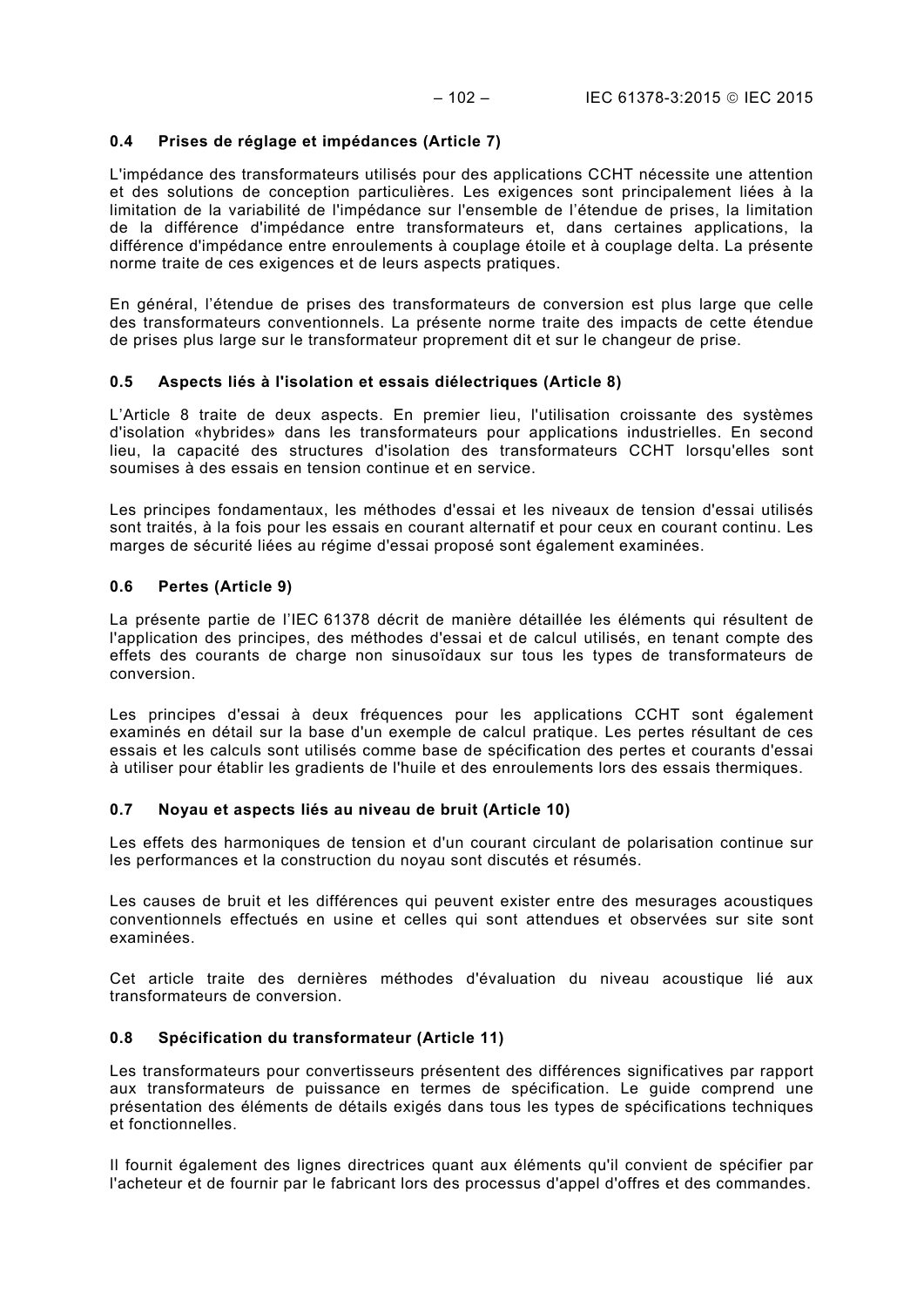## <span id="page-20-0"></span>**0.9 Considérations relatives aux courts-circuits (Article 12)**

Pour les transformateurs de puissance conventionnels, le calcul des courants de court-circuit dans les enroulements dépend uniquement des composantes de l'impédance et de la résistance du transformateur et de l'alimentation auxquelles il est connecté.

Dans le cas de transformateurs utilisés pour alimenter des applications de conversion, il existe dans le convertisseur des conditions de défaut qu'il est nécessaire de prendre en compte lorsque la valeur de crête des courants de défaut peut être supérieure à celles qui résultent des transformateurs de puissance conventionnels. Ces conditions sont décrites en détail dans la présente partie de l'IEC 61378.

## <span id="page-20-1"></span>**0.10 Composants (Article 13)**

Pour la conception des transformateurs, qu'ils soient destinés à des applications industrielles ou à des applications de conversion CCHT, le choix et le fonctionnement du changeur de prises en charge sont déterminants. La présente partie de l'IEC 61378 présente certains principes qui décident de l'utilisation des changeurs de prises dans ces applications.

Dans les applications CCHT, le choix et l'intégration des traversées du côté de la valve dans la conception globale sont d'une importance vitale.

Les exigences générales et les recommandations relatives à la construction, à l'intégration des traversées au transformateur et aux essais requis sont décrites en détail. Une norme IEC spécifique aux traversées CCHT est en cours d'élaboration et les recommandations de la présente partie de l'IEC 61378 utilisent des exigences de la nouvelle norme.

## <span id="page-20-2"></span>**0.11 Maintenance (Article 14)**

Les statistiques indiquent que les transformateurs CCHT exigent un niveau élevé de maintenance. Les éléments qui nécessitent une attention particulière sont les changeurs de prises en charge et les traversées du côté valve. La présente norme prête une attention toute particulière aux exigences de maintenance.

## <span id="page-20-3"></span>**0.12 Surveillance et analyses sur site (Article 15)**

Il est recommandé de surveiller les transformateurs, si les problèmes sur site sont à réduire et c'est dans ce cadre que le contrôle d'état est traité. La présente partie de l'IEC 61378 présente également des recommandations quant aux procédures et pratiques à suivre en cas de défaillance sur site. Ces recommandations sont faites pour ne pas détruire ou affecter les preuves et données vitales au cours des étapes initiales de l'analyse.

L'Article 15 traite également de l'utilisation du contrôle d'état pour cette application.

# <span id="page-20-4"></span>**0.13 Autres sources d'information**

L'élaboration de la présente partie de l'IEC 61378 qui couvre particulièrement les applications de conversion CCHT de l'IEC 61378-2 a été influencée de manière significative par les travaux sur divers sujets du groupe de travail mixte 12/14.10 du CIGRE (Conseil International des Grands Réseaux Electriques).